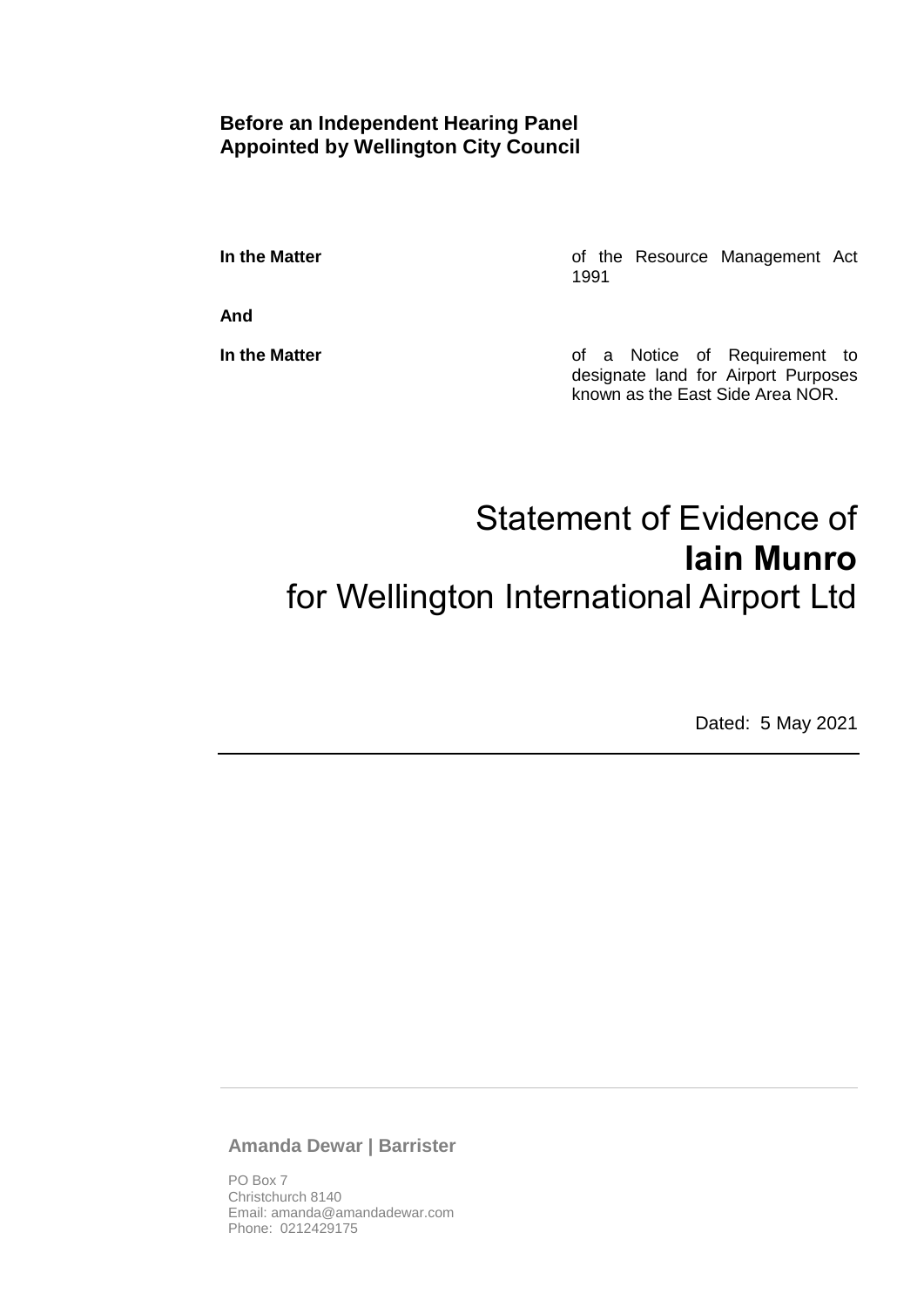# **TABLE OF CONTENTS**

|  | Response to submissions suggesting moving Wellington Airport30 |  |  |  |
|--|----------------------------------------------------------------|--|--|--|
|  |                                                                |  |  |  |
|  | <b>ANNEXURE A: WELLINGTON AIRPORT SITE AND COMPARISONS</b>     |  |  |  |
|  | WITH AUCKLAND AND CHRISTCHURCH AIRPORTS                        |  |  |  |
|  | ANNEXURE B: WELLINGTON AIRPORT MASTERPLANS (HISTORIC           |  |  |  |
|  | <b>AND CURRENT)</b>                                            |  |  |  |
|  | ANNEXURE C: EAST SIDE AREA DEVELOPMENT - SET-OUT               |  |  |  |
|  | <b>DIMENSIONS FOR TAXIWAYS</b>                                 |  |  |  |
|  | ANNEXURE D: GENERIC SET-OUT FOR OBSTACLE LIMITATION            |  |  |  |
|  | <b>SURFACES</b>                                                |  |  |  |
|  | <b>ANNEXURE E: WELLINGTON AIRPORT OBSTACLE LIMITATION</b>      |  |  |  |
|  | <b>SURFACES AND RELATIONSHIP WITH KEY</b>                      |  |  |  |
|  | <b>BUILDINGS AND AIRCRAFT STANDS</b>                           |  |  |  |
|  | <b>ANNEXURE F: REPORT - SET-OUT DIMENSIONS FOR EAST SIDE</b>   |  |  |  |
|  | <b>AREA</b>                                                    |  |  |  |
|  | ANNEXURE G: ALTERNATIVE AIRPORT SITES REPORT                   |  |  |  |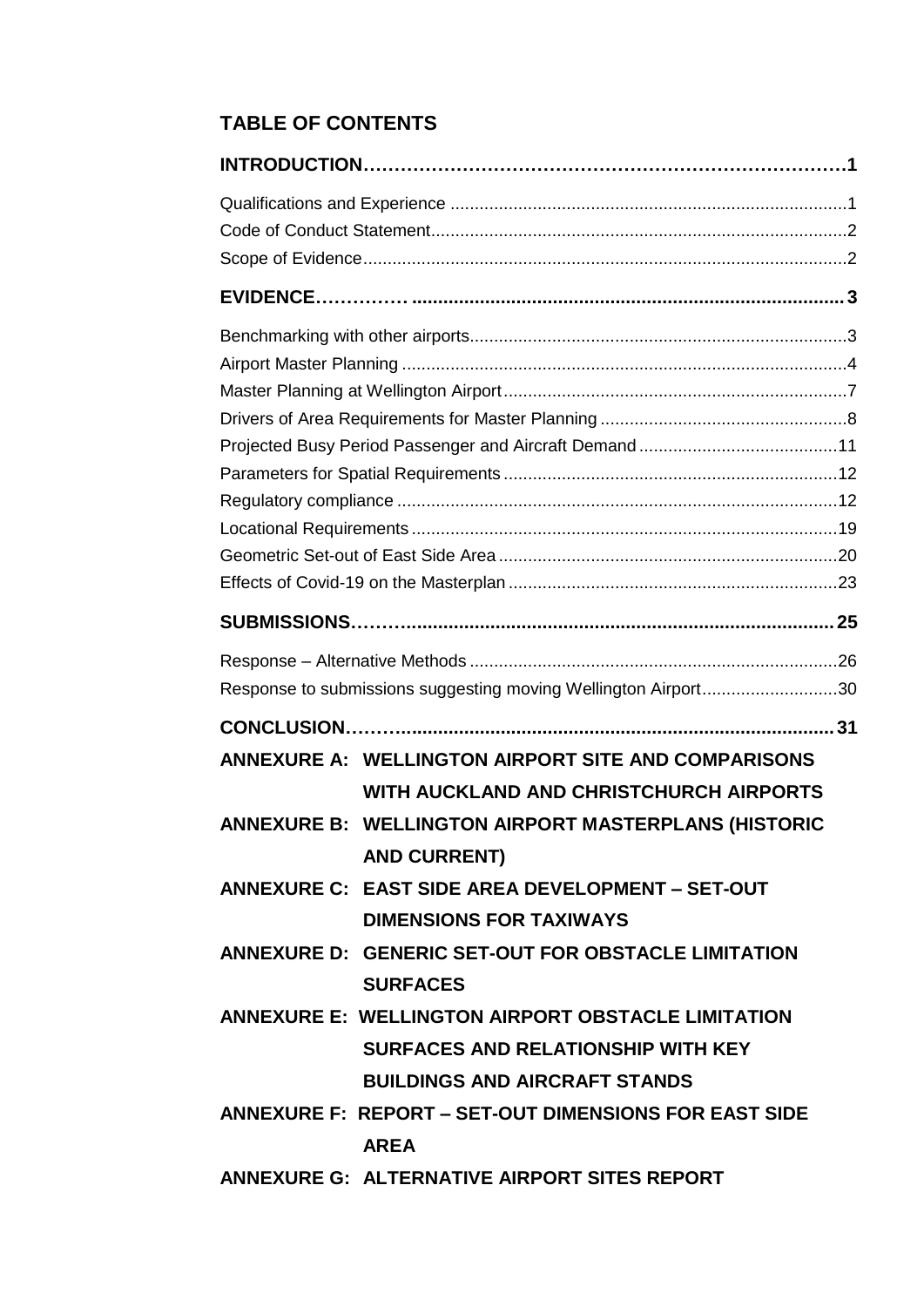### <span id="page-2-0"></span>**INTRODUCTION**

#### <span id="page-2-1"></span>**Qualifications and Experience**

- 1. My name is Iain Munro. I am General Manager New Zealand/Pacific for Airbiz Aviation Strategies Limited ("**Airbiz**"), a position I have held since 2001. Airbiz is a specialist consultancy group with offices located in New Zealand, Australia, Canada and the UK that advises on the planning, safeguarding, design and development of airports, terminal buildings and aviation facilities, and the business of airports.
- 2. My professional qualifications are Bachelor of Engineering (Honours) (Civil) and Master of Engineering (Civil). Both degrees were awarded by Canterbury University in Christchurch, in 1974 and 1976 respectively.
- 3. I have also undertaken specialist airport planning training through an Airport Planning Procedures Course at Loughborough University in the UK.
- 4. In a 47 year professional career, I have been involved for approximately 35 years in the aviation industry providing strategic and business advice to airports and airlines, undertaking master planning and project planning of airport infrastructure and terminal facilities for airports, and for a period in the management of airport operations for two New Zealand airlines.
- 5. I have been involved with provision of planning advice at numerous airports in New Zealand, Australia, the Pacific, Canada, USA, United Kingdom, South Africa, Japan, India, Singapore, Hong Kong, Malaysia and the Philippines. As a result, my experience includes a deep understanding of business, planning, safety and operational issues at domestic and international airports, locally and globally.
- 6. I have been involved with Wellington Airport, either as an airline operations manager, or as a specialist aviation planning adviser, for a period of more than 30 years, including extensive participation in numerous Wellington Airport projects and studies, providing knowledge and experience about airline and airport operations, and planning and development for airport infrastructure.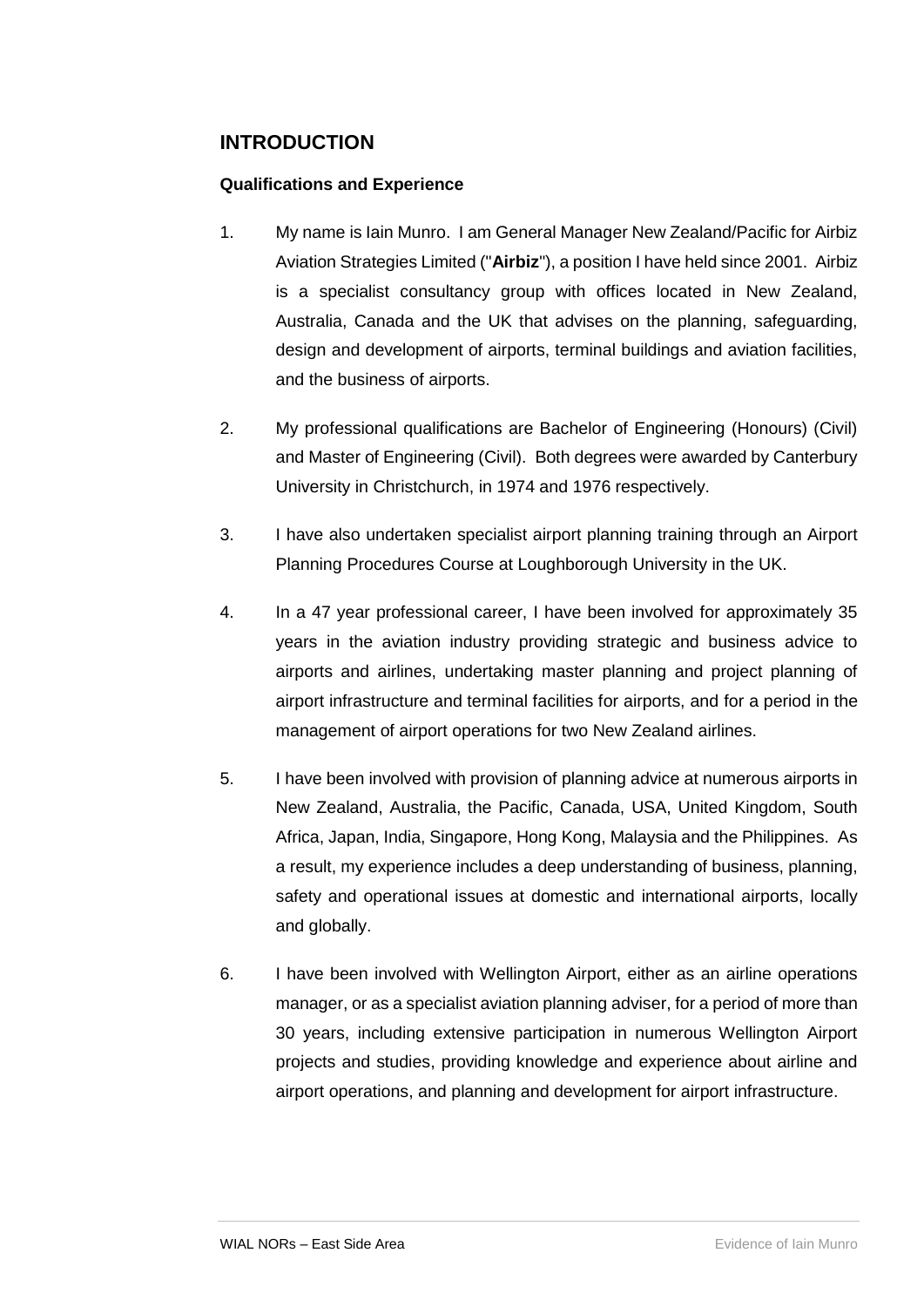#### <span id="page-3-0"></span>**Code of Conduct Statement**

7. While this is not an Environment Court hearing, I nonetheless confirm that I have read the Code of Conduct for Expert Witnesses issued as part of the Environment Court Practice Notes. I agree to comply with the Code and am satisfied that the matters which I address in my evidence are within my field of expertise. I am not aware of any material facts that I have omitted which might alter or detract from the opinions I express in my evidence. I understand that I have an overriding duty to assist the hearing in an impartial manner and that I am not an advocate for the party which has engaged me.

#### <span id="page-3-1"></span>**Scope of Evidence**

- 8. I have been asked by WIAL to provide evidence with respect to aviation planning advice that Airbiz has contributed to master planning at Wellington Airport including the 2040 Airport Masterplan, and the key regulatory and dimensional drivers that have influenced the location and extent of land required for the East Side Area NOR.
- 9. In preparing this evidence, I have reviewed the following (in so far as they are relevant to my area of expertise):
	- (a) The East Side Area NOR and associated Assessment of Environmental Effects ("**AEE**") documents;
	- (b) All further information provided by WIAL in response to requests issued by Council for the East Side Area NOR;
	- (c) The reports and statements of evidence of all the other witnesses giving evidence on behalf of WIAL;
	- (d) The section 42A report prepared by Mr Ashby for Wellington City Council; and
	- (e) Submissions.
- 10. My evidence includes:
	- (a) Benchmarking of Wellington Airport's spatial area with other NZ airports;
	- (b) The purpose of and approaches to airport master planning;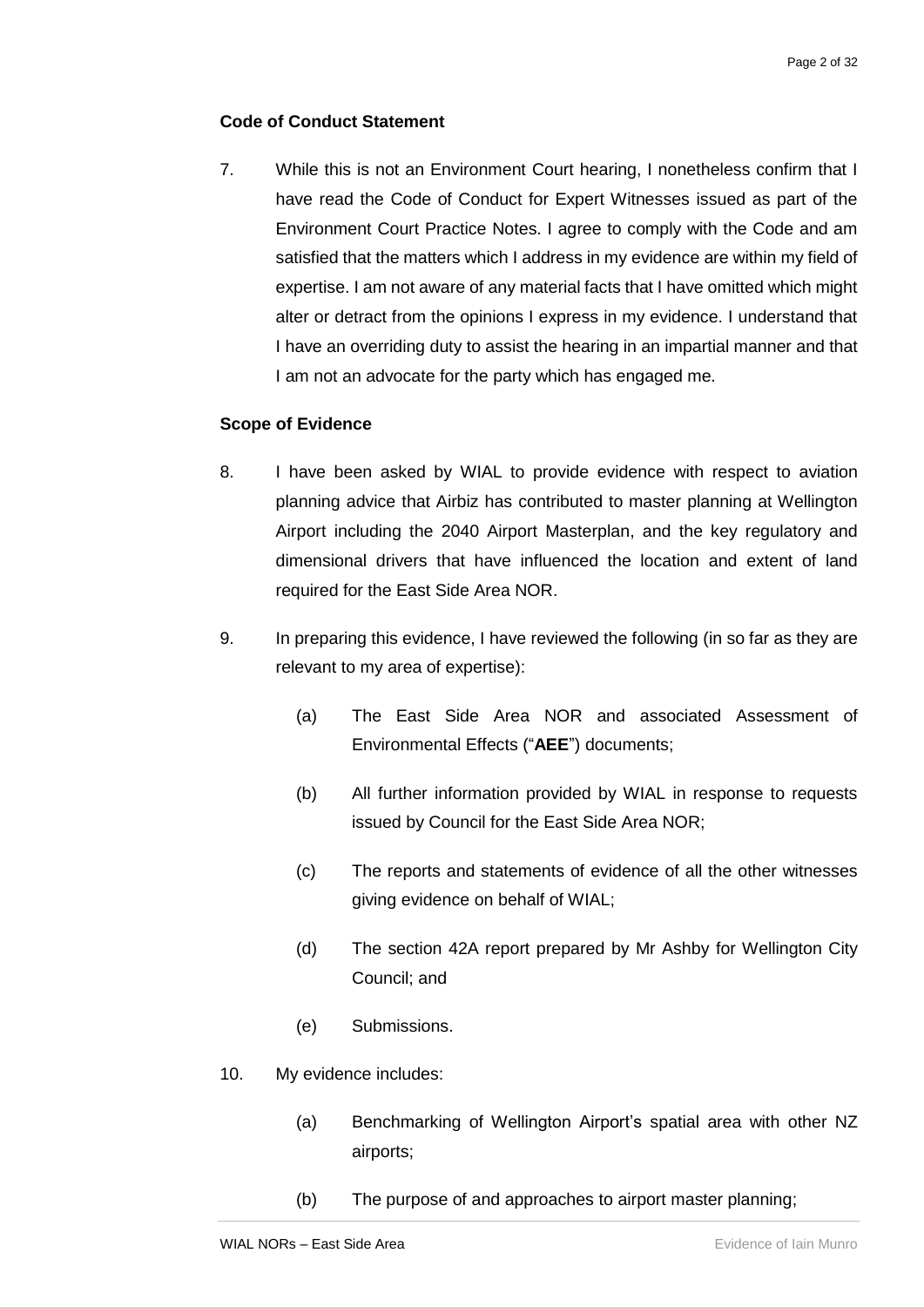- (c) The history of master planning at Wellington Airport;
- (d) Drivers of area requirements for master planning, including for aeronautical uses on the East Side area, including air travel demand, spatial parameters, and regulatory compliance;
- (e) Configuration of aeronautical infrastructure on the East Side Area;
- (f) Consideration of alternative solutions;
- (g) Discussion about the effects of Covid-19 on the Masterplan; and
- (h) Responses to submissions.

#### <span id="page-4-0"></span>**EVIDENCE**

#### <span id="page-4-1"></span>**Benchmarking with other airports**

- 11. Wellington Airport is one of three airports in New Zealand that are often referred to as the main trunk airports. These are the three airports which Air New Zealand uses as domestic network hubs where all of their domestic flights arrive or depart. In 2019:
	- $(a)$  Wellington Airport handled 6.4 million passengers<sup>1</sup> in total, 5.4 million of which were domestic passengers.
	- (b) Auckland Airport handled 21 million passengers in total, 9.5 million of which were domestic passengers.
	- (c) Christchurch Airport handled 6.9 million passengers in total, 5.1 million of which were domestic passengers.
- 12. The land footprint (existing site 110 hectares) of Wellington Airport has been overlaid on the land of Auckland (1500 hectares) and Christchurch Airport (1000 hectares). These drawings can be found in **Annexure A** appended to this statement.
- 13. It can be seen in these drawings that Wellington Airport operates on a much more constrained site than Auckland and Christchurch Airports. While Wellington Airport's operations have highly efficient land utilisation relative to

1

<sup>1</sup> In this context counting the number of passengers, a passenger is either a departing, an arriving or a transiting traveller, including both domestic and international travellers.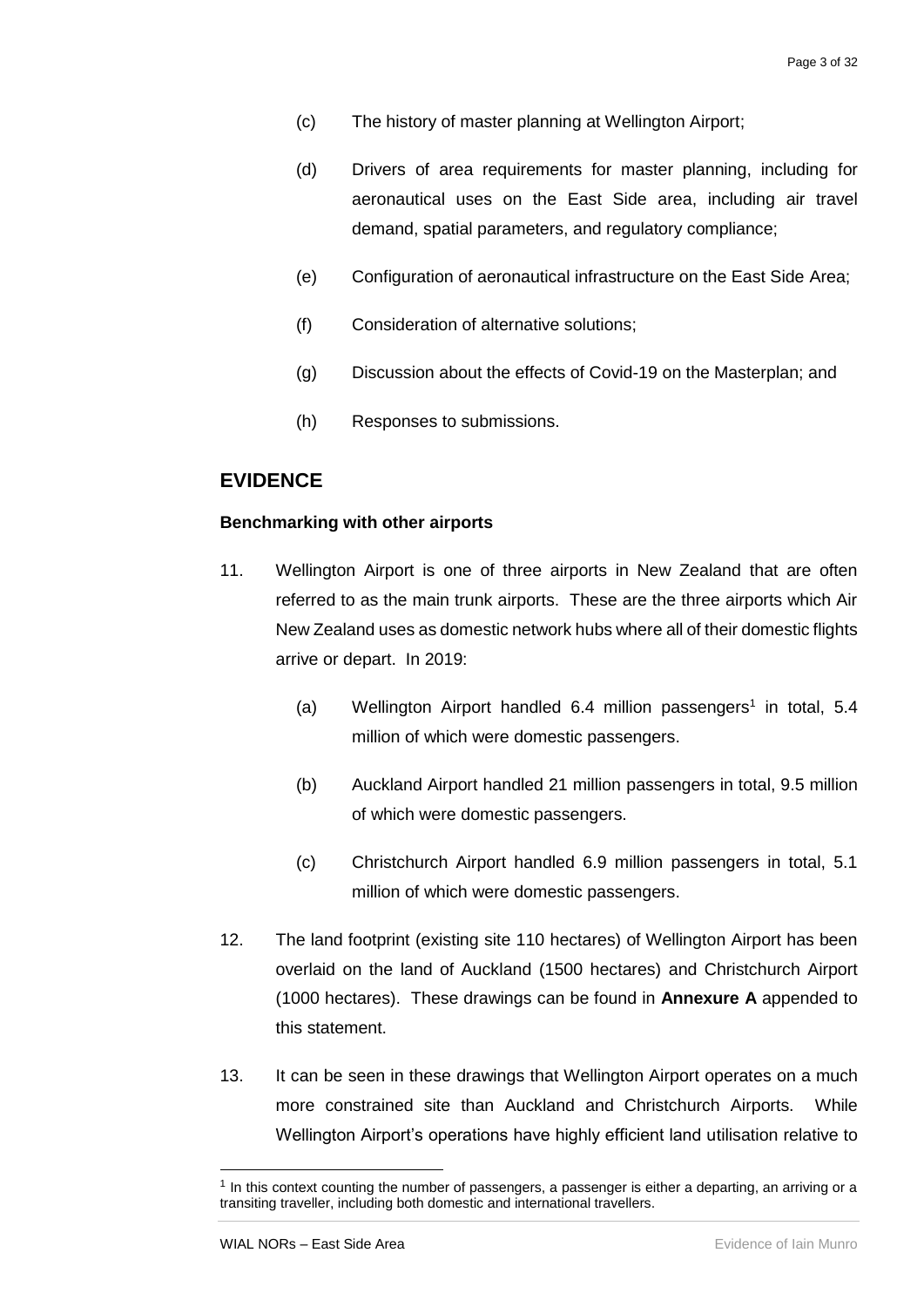peer airports in New Zealand and Australia there is only so much that can be achieved in such a constrained area while providing for growth and efficient operations as discussed below.

- 14. Obviously, Auckland Airport has a substantially larger site and much greater passenger traffic throughput as a consequence of being the principal international gateway and serving a larger metropolitan area and catchment. However, Christchurch has a similar level of passenger traffic compared with Wellington, but has a much larger airport site, almost nine times larger than Wellington's.
- 15. As a consequence of its significant land area constraints, Wellington Airport has always sought to achieve the most efficient possible use of its scarce land resource, for aeronautical facilities and activities, public access and services and commercial undertakings. In the course of this WIAL has consistently undertaken its master planning work in more detail than many other airports with large landholdings, aiming to achieve the most intensive possible utilisation of resources.
- 16. The spatial land requirements for the majority of activities and facilities at the airport are mainly non-discretionary, either needing to be sized to provide appropriate levels of services to the numbers of passengers, employees, visitors and vehicles concurrently on the site, or to comply with regulated safety requirements for the manoeuvring, parking and servicing of aircraft.
- 17. There are no substantial areas of Wellington Airport land that are not currently developed or are not allocated for development as part the Airport's Masterplan. Accordingly, Wellington Airport needs to expand its land area outside its current site boundary, to be able to meet future growth in demand and in doing so provide efficient, future proofed infrastructure.

#### <span id="page-5-0"></span>**Airport Master Planning**

18. A major aspect of successfully maintaining and operating an airport is having a robust long term land use and development strategy. In my experience, best practice is that such a strategy should include a master plan for the airport, which should be a forward-looking guide to the way that land is developed or redeveloped to meet the needs of those that use the airport. Master plans often include provisions which protect or indicate land for future airport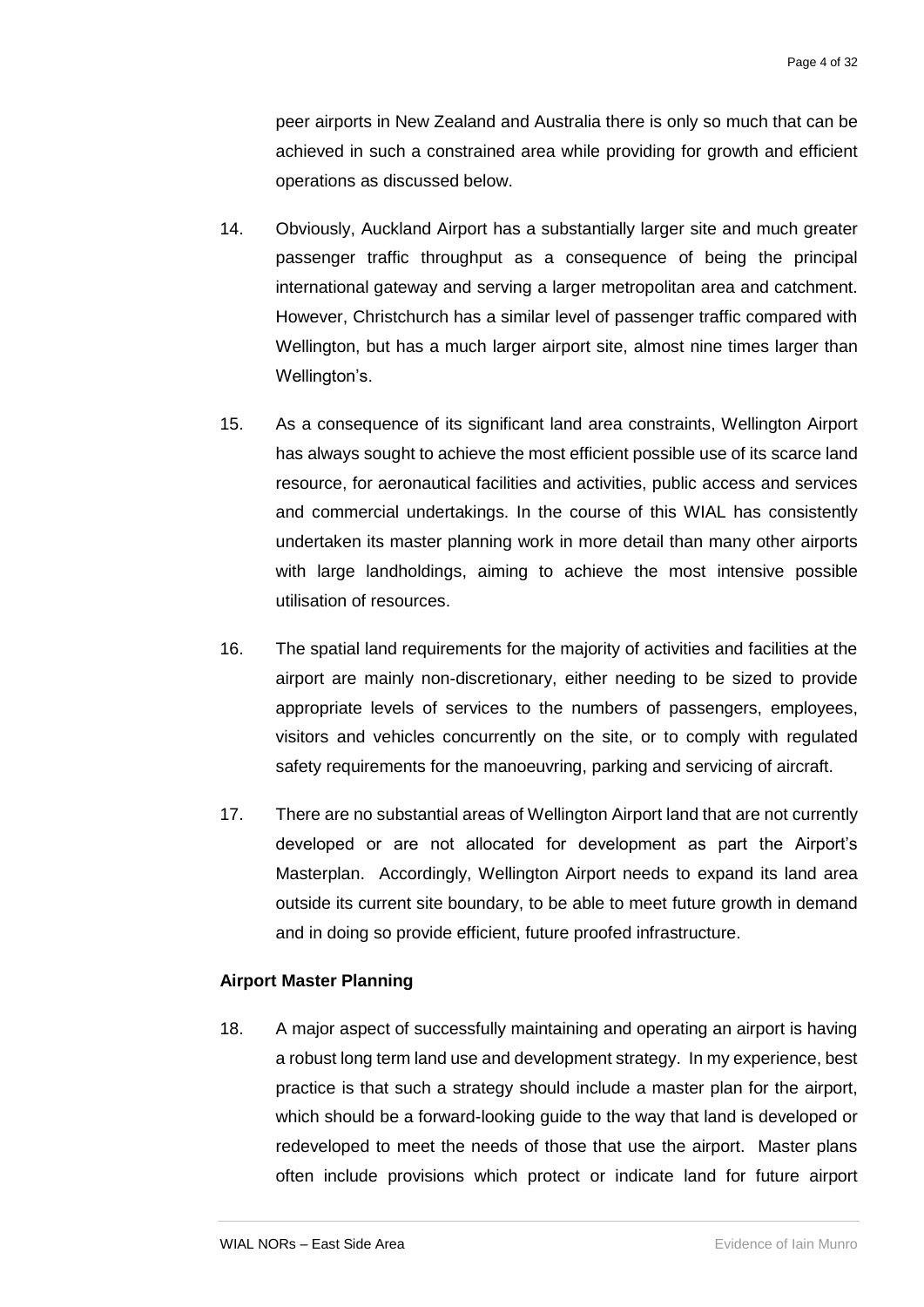development and operations, and incorporate ways in which the effects of airport use on those that reside within surrounding communities can best be managed.

19. The International Civil Aviation Organisation ("ICAO") states<sup>2</sup> that:

"*Airport planning is the evolution of a compromise between the conflicting features of the best plan for each of the individual facilities. The essential degree of precision and balance in the overall plan varies with the scale of activity which the airport is intended to support. As the rate of aircraft, vehicle and passenger movements increases it becomes more necessary for airport plans to be the optimum compromise, so that the planning of all the individual facilities contributes and combines into the most efficient total plan and provides the greatest degree of flexibility and expansibility for future development*."

- 20. In this light an airport master plans should guide:
	- (a) The efficient and effective use of resources (e.g. infrastructure, land) and capital investment;
	- (b) Built form that responds to environmental conditions, avoids (as far as can be achieved) reverse sensitivity and suitably manages risk from issues such as climate change for example;
	- (c) The optimum and timely provision of infrastructure, facilities, both aeronautical and commercial, including accommodating and capitalising on future demand; and
	- (d) The quality of buildings and spaces and how these come together with activities to create unique and attractive places.
- 21. Airport master plans usually cover a wide range of spatial scales and timescales that often span over decades. In my experience, successful master plans are prepared in consultation with key stakeholders, including the communities that occupy the spaces around airports. Airport master plans

-

**<sup>2</sup>** ICAO Doc 9184, Airport Planning Manual, Part 1 Master Planning.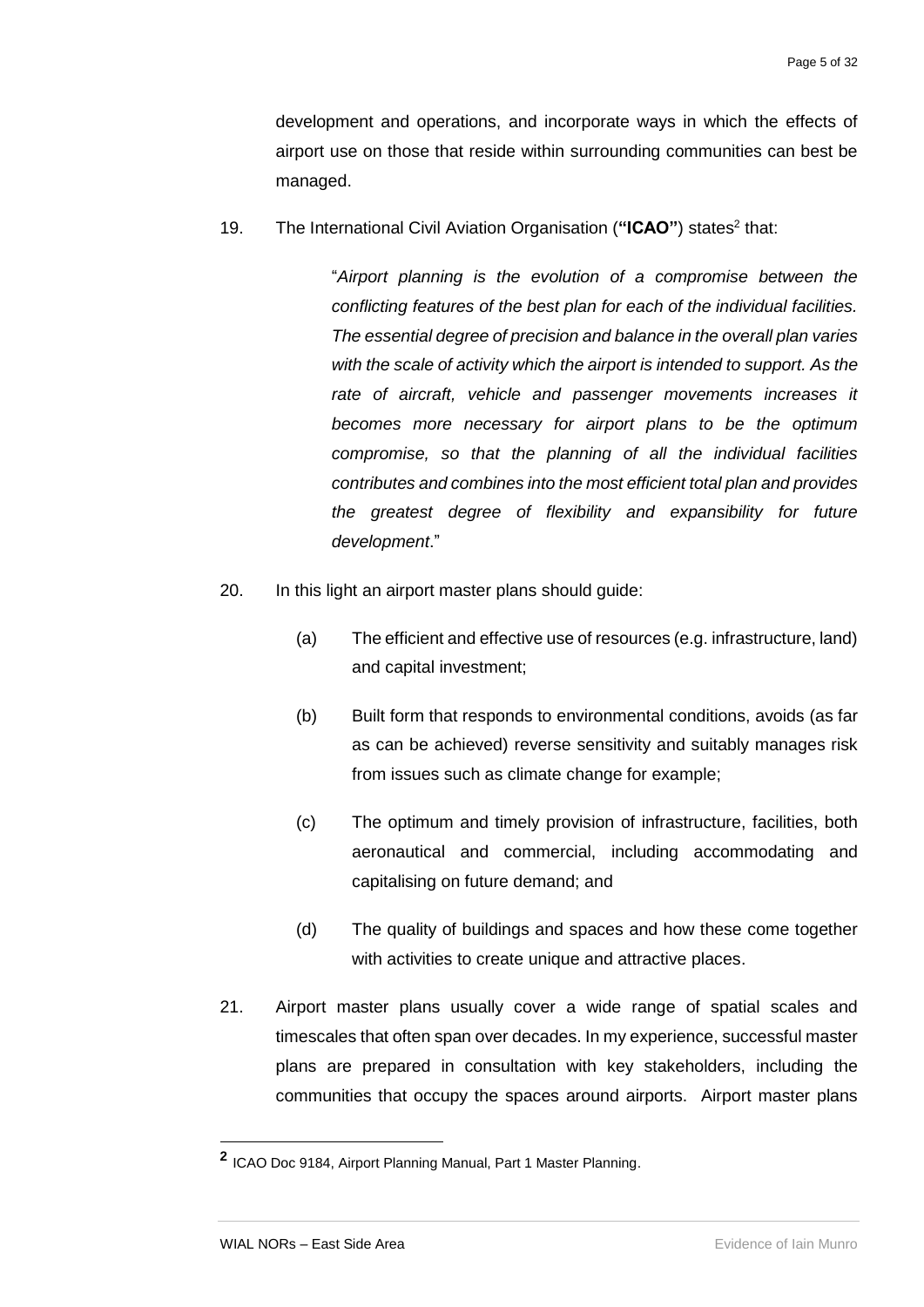generally define future land use locations at a broad scale and tend to leave the detail about individual buildings and spaces to those who will design them at some later stage.

- 22. Reservation of land for future needs and uses is particularly important at airports because:
	- (a) Land needs for aircraft operations and efficient processing of passengers and freight are significant;
	- (b) Stringent safety requirements must be adhered to meet the standards set by the Civil Aviation Authority of New Zealand (**"CAANZ"**), such as provisioning for safe clearance distances between aircraft for example;
	- (c) The diverse nature of airport operations means that allocation of land for particular uses must be undertaken carefully to ensure operational and environmental compatibility both within an airport and outside the airport;
	- (d) The aviation industry is recognised as having relatively high long term growth characteristics and it is critical to take a long-term view when planning for likely infrastructure and development needs; and
	- (e) In most cases it is simply implausible to replicate airport facilities in a given location and long term protection of land around existing airports is important to provide for future aviation demands.
- 23. Many of the world's major airports suffer from lack of adequate reservation of surrounding land and appropriate land use planning. Almost without exception, this results in constraints on development, reduced operational flexibility and capacity, and also environmental problems which can hamper the economic well-being and quality of life of the community served by the airport. Airports have become increasingly important to cities such as Wellington for the role that they play in facilitating broad social, economic and cultural benefits which accrue to a wide sector of the community and master planning for the future is an essential management tool.
- 24. In Australia, the United States and Canada there are statutory requirements covering the frequency and format for updating and publishing major airport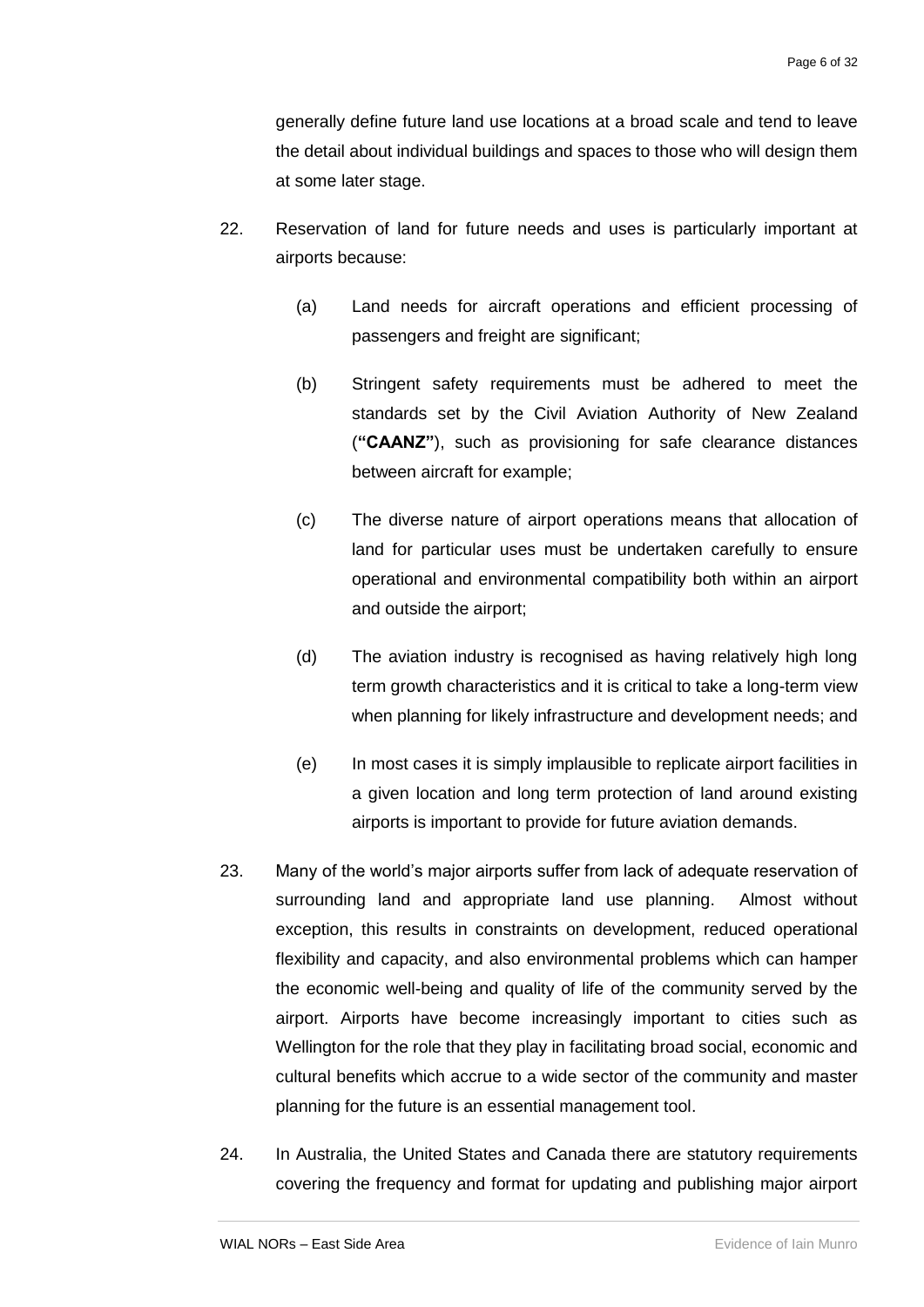master plans. This is typically required at five year intervals. The same requirements are not included in New Zealand legislation but well-managed airports, such as Wellington, recognise the critical importance of doing so and regularly update part or all of their overall master plans.

#### <span id="page-8-0"></span>**Master Planning at Wellington Airport**

- 25. Airbiz has provided airport master planning advice to Wellington International Airport Limited ("**WIAL**") since 1991. Since that time Airbiz has completed over 160 Wellington Airport planning projects.
- 26. WIAL has prepared and published Masterplans for Wellington Airport in 1991, 2010 and 2019 which were publicly released. In the interim periods between these Masterplans, WIAL has regularly undertaken extensive internal master planning studies to further investigate more specific areas with the Airport campus, such as the terminal precinct, forecourt, car parking, airfield regulatory compliance, and overall land use. While these additional studies have not released as formal master plans, they have all contributed significantly to the more formal planning processes. Airbiz has been the primary aviation adviser to WIAL for all these Masterplans.
- 27. WIAL released the 2040 Masterplan publicly in October 2019 just prior to the pandemic – it is the current Airport Masterplan. The Masterplan focuses on development of the airfield and terminal in order to increase capacity up to 12 million passengers per annum (**MPPA**). The development anticipates moving international operations to a new terminal at the southern end of the existing terminal, and long-term expansion of apron areas east, into land currently occupied by the Miramar Golf Course but now owned by WIAL.
- 28. Airport site plans depicting the overall layout of the Airport from the each of these Masterplans are shown at **Annexure B** appended to this statement.
- 29. Despite being prepared at various times over a nearly 30 year period, each of the three Masterplans depicts a consistent long-term airport development configuration, including:
	- (a) A single runway;
	- (b) A single parallel taxiway providing access to each end of the runway;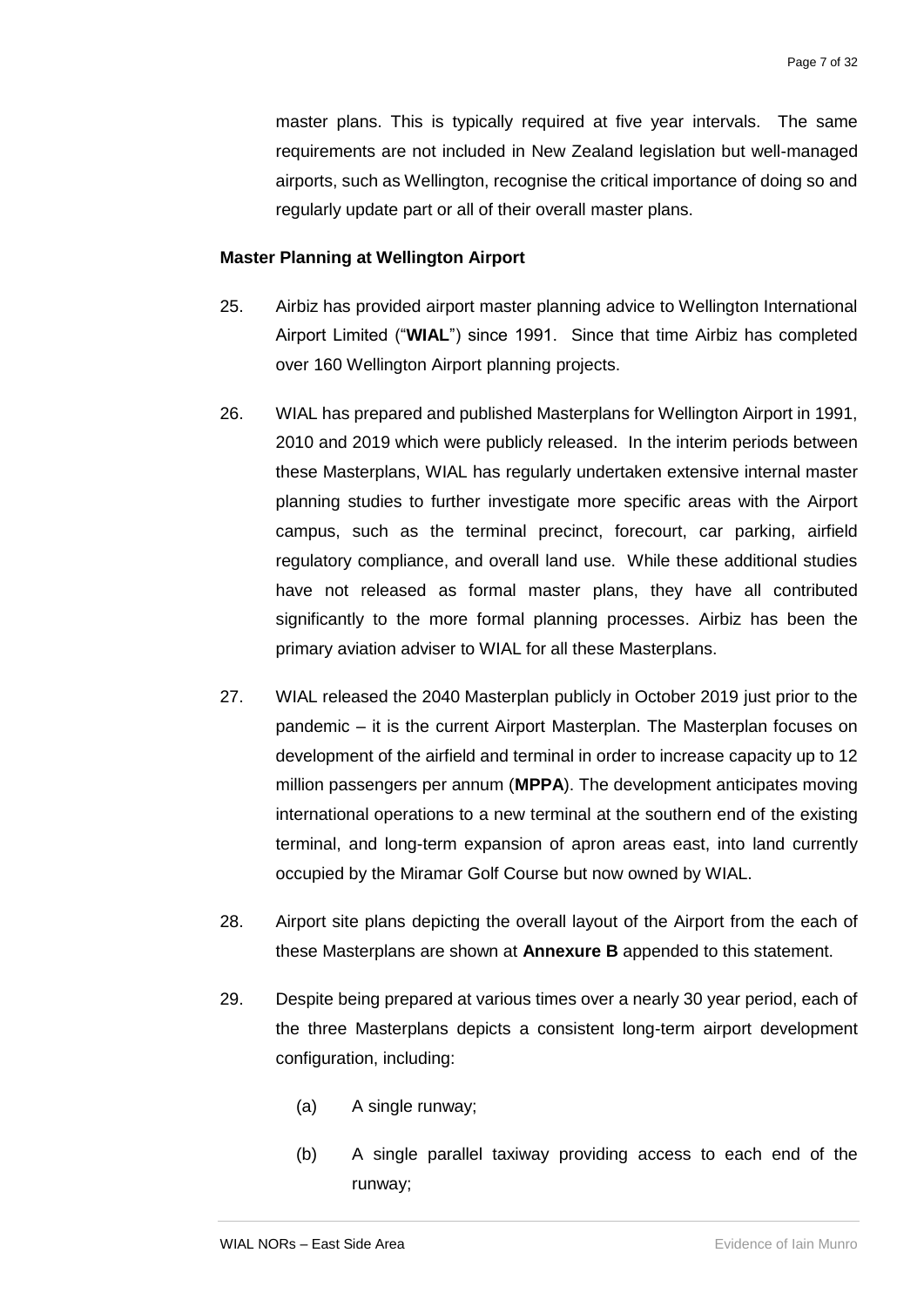- (c) The passenger terminal precinct on the eastern side of the runway;
- (d) Aircraft parking aprons<sup>3</sup> and aviation support services located on the eastern side of the runway generally to the south of the passenger terminal; and
- (e) General Aviation (GA), military and commercial uses on the pocket of land on the western side of the runway.
- 30. The Masterplan prepared in 1991 worked to a 20 year planning horizon of 2011 and a central throughput demand forecast at 2011 of 5 million annual passengers.
- 31. The Masterplan prepared in 2010 worked to a 20 year planning horizon of 2030 and a central throughput demand forecast at 2030 of 10 million annual passengers.
- 32. The 2040 Masterplan prepared in 2019 also worked to a 20 year planning horizon of 2040 to cater for a throughput capacity of 12 million annual passengers.
- 33. For comparison purposes the actual passenger throughput numbers at Wellington Airport have been:
	- (a) 1991: 2.4 million
	- (b) 2011: 5.1 million
	- (c) 2019: 6.4 million (pre-Covid).

#### <span id="page-9-0"></span>**Drivers of Area Requirements for Master Planning**

- 34. The primary drivers for establishing area requirements for airport master planning, and of relevance to this hearing, the need to utilise the East Side Area, are:
	- (a) The time period for which future planning is being undertaken, known as the planning horizon – in this case 2040 which was

-

 $3$  Apron - Means that part of an airport, other than the manoeuvring area intended to accommodate the loading and unloading of passengers and cargo, the refueling, servicing, maintenance and parking of aircraft.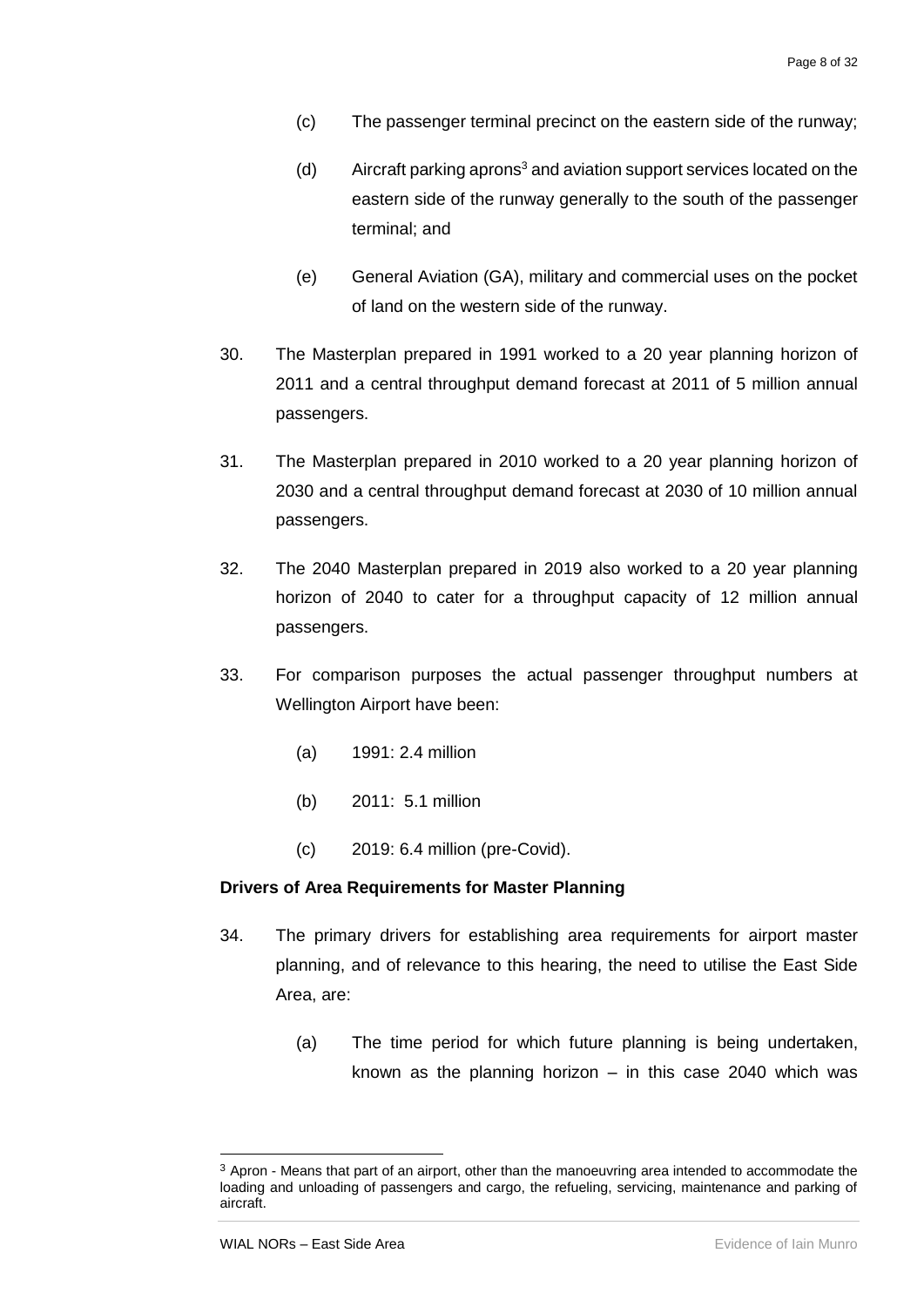approximately 20 years from the time when the Masterplan was completed;

- (b) The anticipated overall level of aviation activity to be catered for at that planning horizon, known as the annual traffic forecast – in this case a central throughput demand forecast at approximately 2040 of 12 million passengers per annum (**MPPA**);
- (c) The anticipated level of aviation activity to be catered for at that planning horizon, during a typical busy period, during which a practical maximum number of aircraft will be required to be catered for on the runway and aircraft parking aprons, and a practical maximum number of passengers will be needing to process through the passenger terminal facilities;
- (d) The amount of space that is required to be provided at that planning horizon at suitable locations to cater for:
	- (i) Infrastructure for the movement, parking and servicing of the expected practical maximum concurrent number of aircraft;
	- (ii) Terminal facilities for the processing, dwell time and catering for the expected practical maximum concurrent number of passengers, friends, employees;
	- (iii) Related facilities such as car parking, vehicle pick-up and dropoff, road access, rescue and fire-fighting, airport maintenance and operations, etc.; and
	- (iv) Air traffic control and navigational aids for the safe and efficient operations of aircraft approaching and departing from the airport.
- 35. Airbiz provided the specialist skills and experience as Airport and Terminal Planners, to quantify the many diverse metrics that together aggregate to quantify the master planning area requirements, and to then prepare the most efficient layout for the future configuration of the Airport that is depicted in the Masterplan drawing.
- 36. For the current Masterplan Airbiz: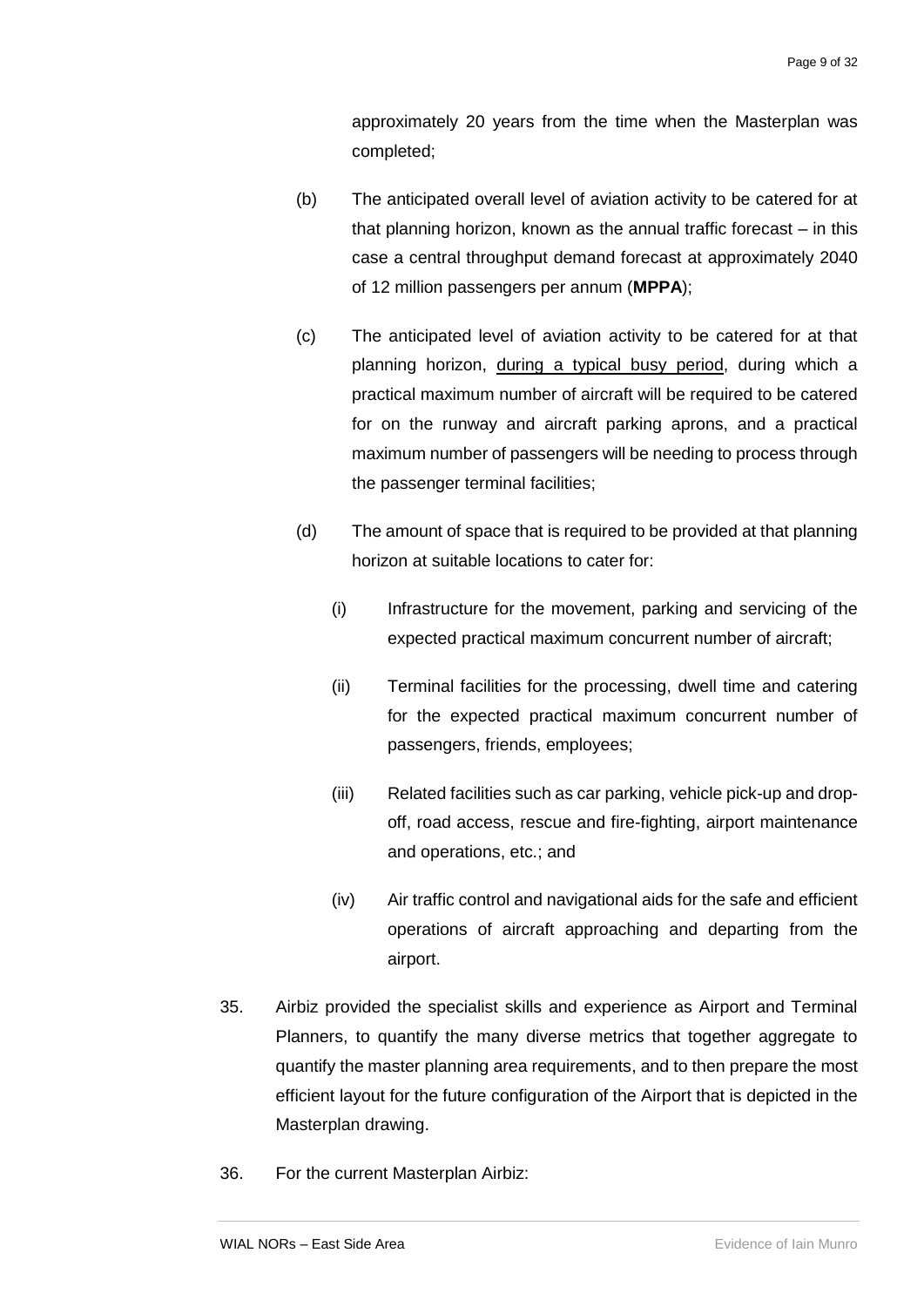- (a) Established with WIAL that the planning horizon would be 20 years to 2040.
- (b) Adopted the central forecast of 12 MPPA, without a runway extension, that had been prepared for WIAL by another specialist consulting firm InterVISTAS<sup>4</sup>;
- (c) Assessed the most likely future aircraft fleet mix considering aircraft types expected to be manufactured, the types appropriate for Wellington's air route network (short haul Tasman/Pacific, domestic main trunk and domestic regional) and expected aircraft selections by the main airlines operating at the airport;
- (d) Translated the 12 MPPA annual passenger throughput demand level into a practical busy hour demand level to quantify numbers of concurrent aircraft and passengers<sup>5</sup>;
- (e) Assessed the spatial and locational requirements necessary to handle the expected numbers of aircraft and passengers in the 12 MPPA busy period by applying industry-recognised parameters (such as space per busy hour passenger and space per busy hour aircraft) to the projected busy hour demand levels – see below for further explanation; and

1

<sup>4</sup> InterVISTAS prepared six annual forecasts for WIAL representing different scenarios. The six scenarios were made up of three growth scenarios each for two runway scenarios. The two runway scenarios were Runway Extension and Business as Usual (no runway extension). The three growth scenarios were Conservative, Most Likely and Optimistic.

On the instruction of WIAL, the Business as Usual (no runway extension) Most Likely annual forecast was adopted for facility requirement planning for the Airport Masterplan. This was 12 million annual passengers.

<sup>5</sup> The trend of the numeric ratio between busy hour and annual passenger numbers was analysed from actual data for a recent (5 year) period of time and then was projected forward to the 2040 planning horizon, with a progressively reducing trend into the future, accounting for the tendency for annual passenger growth to be faster than busy hour passenger growth through the various mechanisms of peak spreading. The projected ratio between busy hour passengers and annual passengers was multiplied by future forecast annual passengers to calculate future busy hour passengers.

The future numbers of concurrent aircraft to be handled and parked during the busy period was derived from the assessment of busy hour passengers by considering the expected future aircraft fleet mix likely to be operating at the airport and the average aircraft size in the future and the expected numbers of passengers embarking and disembarking on each aircraft.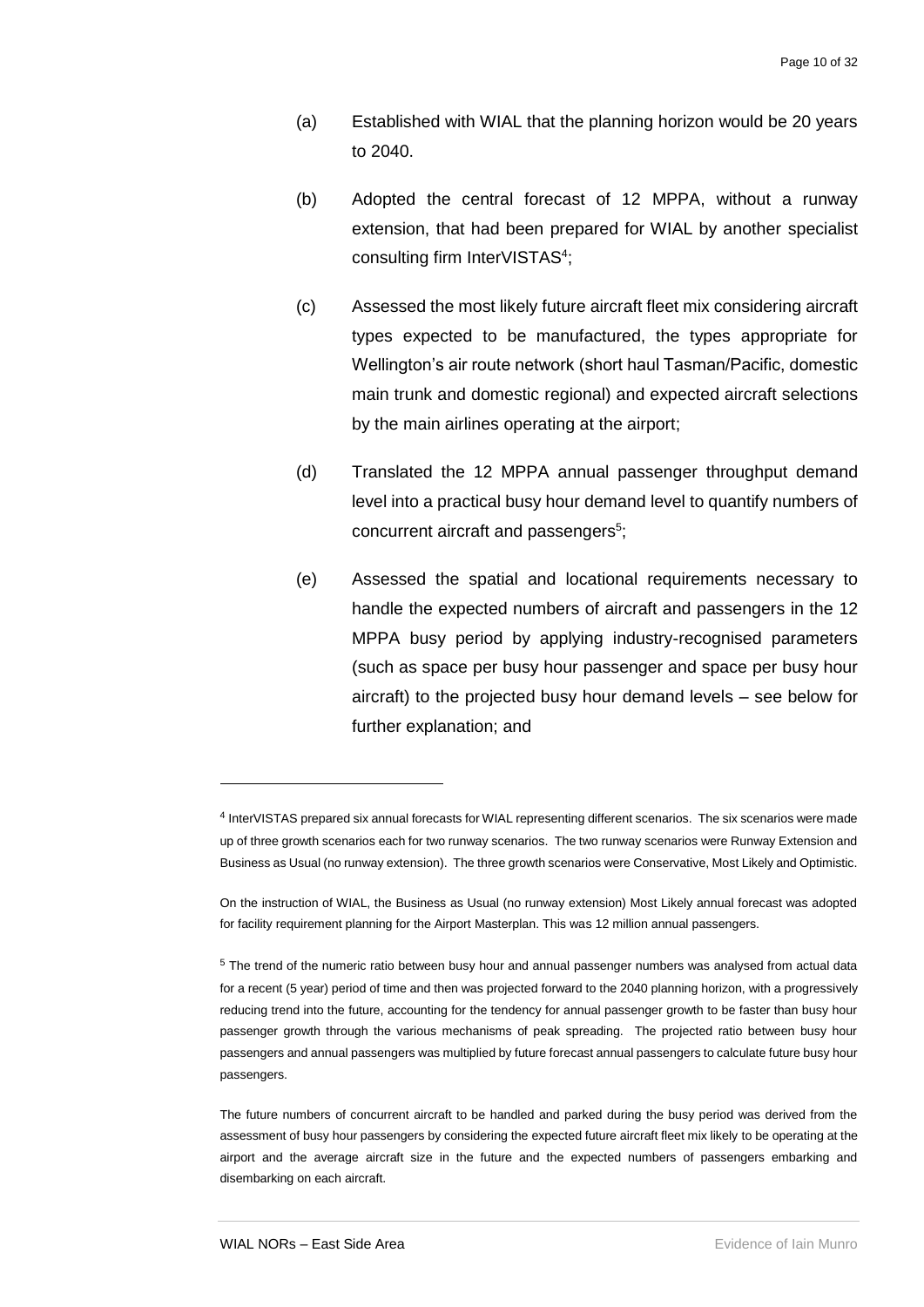- (f) Prepared the most efficient layout for the future configuration of the Airport to meet the 12 MPPA requirements that is depicted in the Masterplan drawing.
- 37. In consideration of the above, the master planning work determined that the spatial area and locational requirements for the future 12 MPPA airport capacity would need to be met with a Masterplan layout that extends on to the East Side Area land.

#### <span id="page-12-0"></span>**Projected Busy Period Passenger and Aircraft Demand**

38. The approach to quantifying the anticipated level of aviation activity to be catered for at the 12 MPPA planning horizon, during a typical busy period, has been described above. Although this encompasses both passenger and aircraft metrics, the requirement that forms the primary basis for the proposed land use within the East Side Area is the forecast aircraft parking stand demand.

| <b>Aircraft Code</b> | <b>Examples</b>     | <b>Role/Routes</b>                                      | <b>No. Stands</b> |
|----------------------|---------------------|---------------------------------------------------------|-------------------|
| C (turboprop)        | ATR72, Q300         | Domestic Regional                                       | 14                |
| $C$ (jet)            | A320, A321,<br>B737 | Domestic Trunk<br><b>International Shorthaul</b>        | 12                |
|                      | B787, A350          | Domestic Trunk<br>International Shorthaul &<br>Longhaul | 5                 |

39. The outcome of the aircraft stand demand analysis results in the following concurrent aircraft parking requirements for 12 MPPA:

- 40. Sufficient aircraft parking capacity is depicted in the Masterplan to meet this demand, extending from the northern end of the passenger terminal facility along the western perimeter of the existing terminal building including the Northwest and Southwest piers, and then around the circumference of the future southern pier towards the East Side Area to the extent shown in the Terminal Precinct and East Side Area Layout drawing at **Annexure B**.
- 41. Larger aircraft up to Code E size will be progressively accommodated in the south around the new pier, although the parking stands for these will be versatile multi-use (MARS) stands whereby 2 smaller Code C aircraft can be accommodated in the space for one larger Code E aircraft.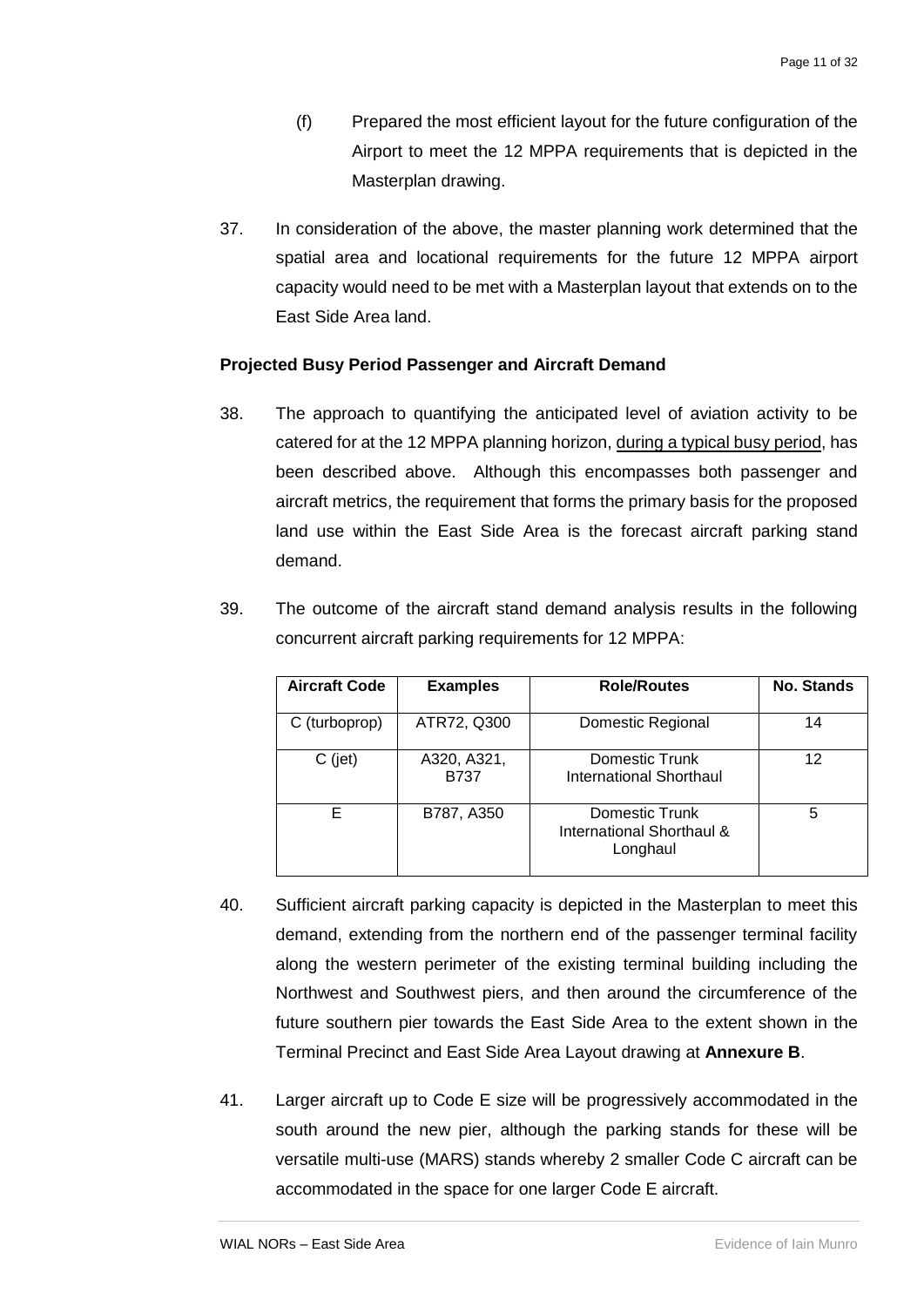#### <span id="page-13-0"></span>**Parameters for Spatial Requirements**

- 42. There are a number of sources for spatial parameters that are applied to the projected numbers of concurrent busy period passengers and aircraft in the course of the master planning process.
- 43. Terminal and passenger related parameters which are applied to size future terminal building and related facilities are principally sourced from industry and real-life experience and are more subjective, with guidance from the International Air Transport Association (**"IATA"**) 6 , local and global expectations of quality of level of service (i.e perceptions of spaciousness). For example, international terminal facilities tend to require more space than domestic facilities, per passenger, because international processing is more complicated and international passengers generally dwell longer in the terminal.

#### <span id="page-13-1"></span>**Regulatory compliance**

- 44. On the other hand, aircraft movement and parking spatial requirements are much more regulated and prescribed, primarily for safety reasons.
- 45. Of relevance to the spatial requirements that have had the most influence on the need for aviation activities on the East Side Area (the subject of this NOR) are the prescribed set-out, separation and clearance distances associated with several airfield elements including the runway strip<sup>7</sup>, full length parallel taxiway, taxilanes and aircraft parking stands.
- 46. ICAO is the agency of the United Nations responsible for rules, standards, planning and development of international air transport globally to ensure safe and orderly growth. New Zealand is a signatory to the treaty<sup>8</sup> that established ICAO in 1944.

-

<sup>&</sup>lt;sup>6</sup> IATA Airport Development Reference Manual, 11<sup>th</sup> Edition, 2019.

 $<sup>7</sup>$  A runway strip is a defined graded area surrounding and including the runway, intended to reduce the</sup> risk of damage to aircraft running off a runway; and to protect aircraft flying over it during take-off or landing operations.

<sup>8</sup> The Convention on International Civil Aviation, also known as the Chicago Convention, established the International Civil Aviation Organization (**ICAO**).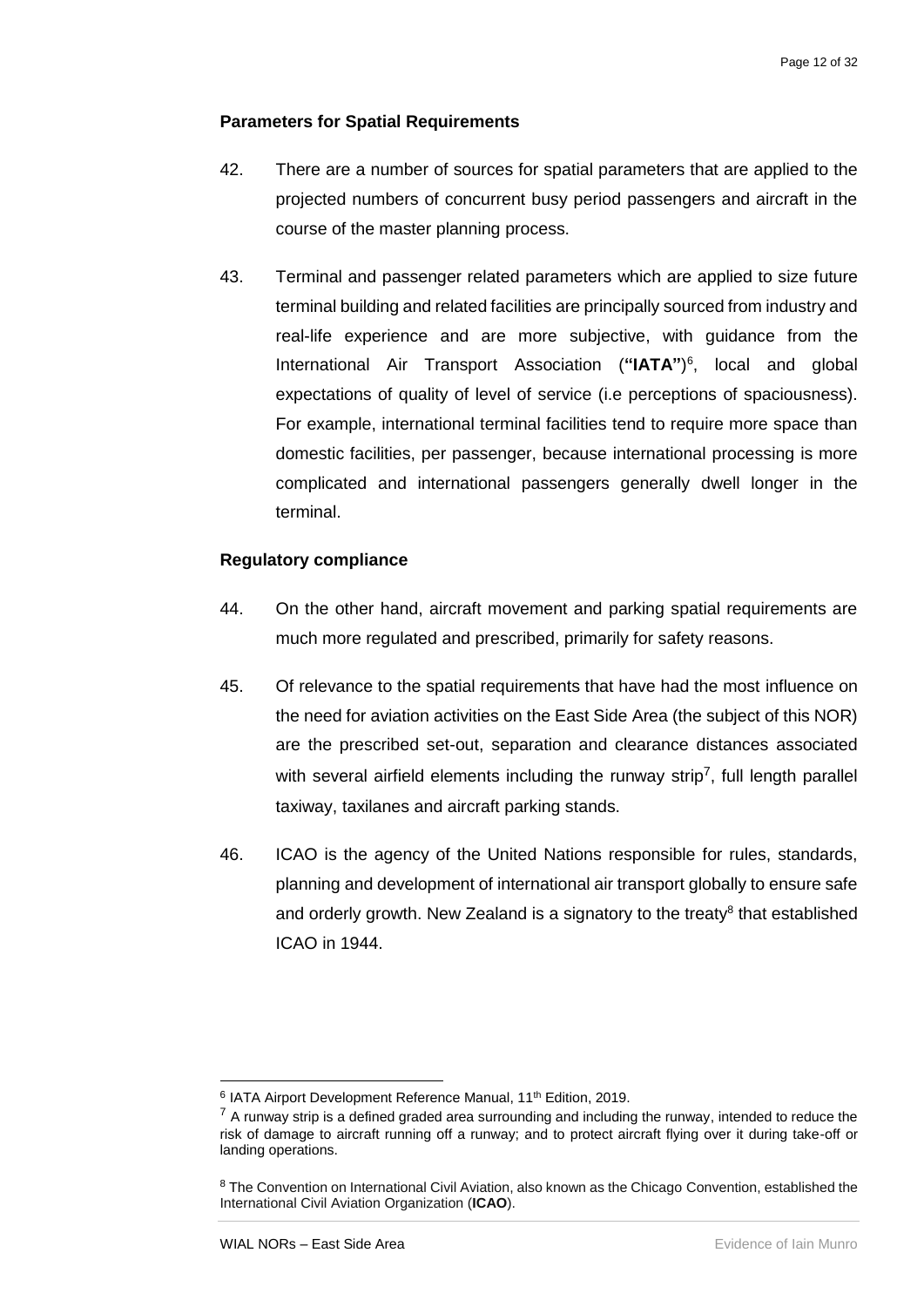- 47. The Civil Aviation Authority of New Zealand ("**CAANZ**") is the government agency tasked with establishing civil aviation safety and security standards in New Zealand under the Civil Aviation Act 1990.
- 48. International standards and practices applicable to aerodrome set-out are contained in the ICAO document *Annex 14, Volume 1 Aerodrome Design and Operations*.
- 49. New Zealand standards for aerodromes the size of Wellington are defined in two documents promulgated by CAANZ:
	- (a) Civil Aviation Rule Part 139, Aerodromes Certification, Operation and Use; and
	- (b) The associated Advisory Circular AC139-6, Aerodrome Design Requirements for All Aeroplanes Conducting Air Transport Operations and All Aeroplanes above 5,700kg Maximum Certified Take-off Weight.
- 50. Wherever possible, states including New Zealand are obliged to comply with ICAO rules, standards and practices. However, differences have in the past and still do exist between ICAO and local (New Zealand) standards and practices, generally arising from particular local circumstances.
- 51. When Wellington Airport was designed and subsequently commissioned in 1959 on the present isthmus of land in Rongotai, the scarcity of available land on the site, the then intended domestic role for the airport and the expectations at that time of much smaller aircraft types influenced decisions about the airfield set-out. One of the tightest constraints was the narrowness of the land at the northern end of the runway, bounded and constrained by Rongotai residential development on the western side (Bridge Street) and the main access road to the Airport on the eastern side (Calabar Road).
- 52. Under definitions outlined in ICAO Annex 14 Volume 1 and AC139-6 the classification of the runway at Wellington Airport is an Instrument Non-Precision Approach Runway<sup>9</sup> serving up to Code E size aircraft.

1

<sup>9</sup> An Instrument Non-precision approach runway is a runway served by visual aids and a non-visual aid(s) intended for landing operations following an instrument approach operation type A and a visibility not less than 1000m.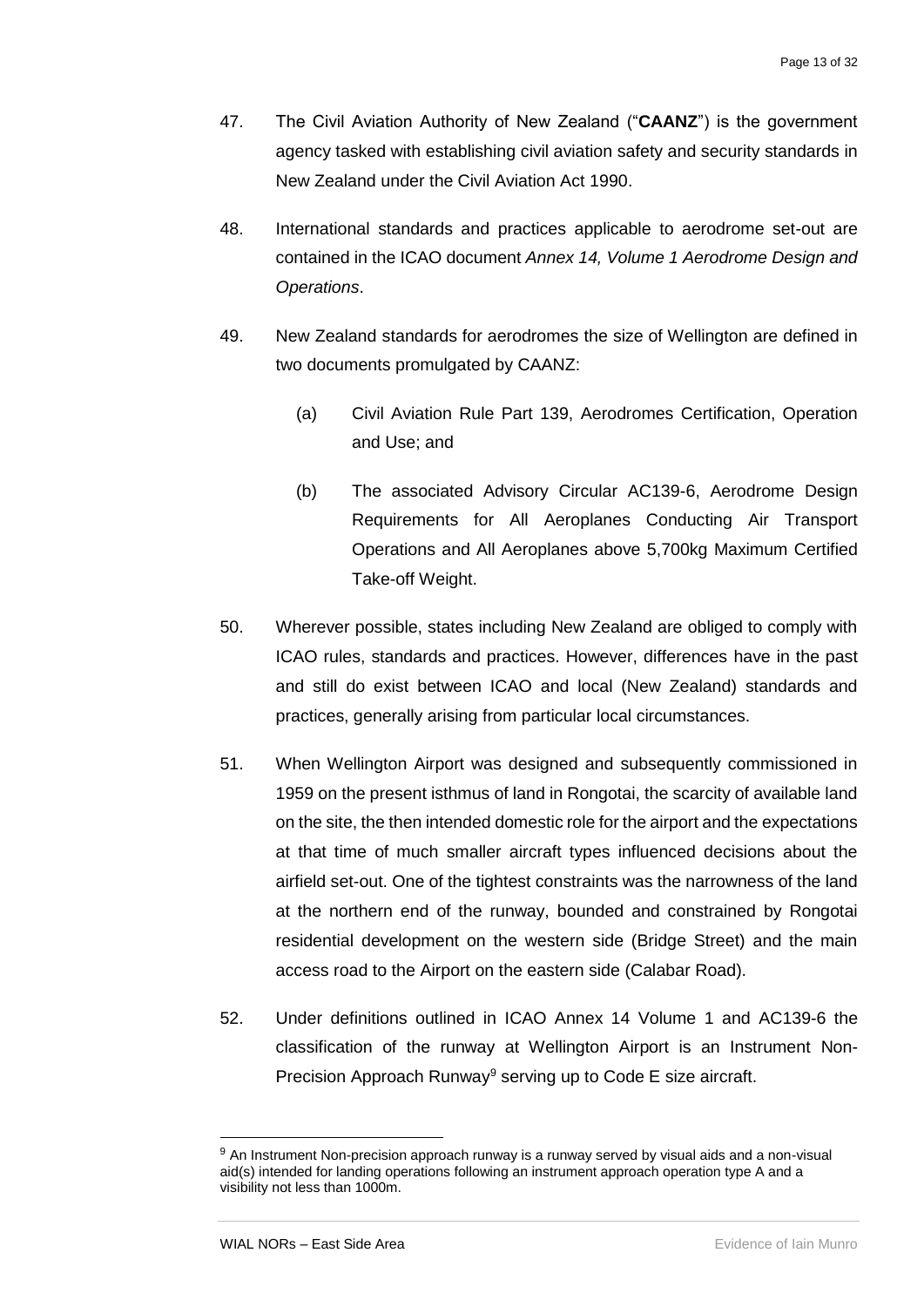- 53. For many decades, CAANZ has maintained specifications for runway strip width and for this particular category of runway, (Instrument Non-Precision), that are significantly different to ICAO requirements, specifically in recognition of the spatial constraints applying at Wellington Airport and several other airports in New Zealand and to support a framework for continuing local regulatory compliance for Wellington Airport. CAANZ requirements for Instrument Non-Precision are runway strip width (150m) and runway-taxiway separation (182.5m), whereas ICAO requirements are runway strip width (280m) and runway-taxiway separation (172.5m).
- 54. Further, it is possible in future that the Wellington Airport's runway category could become Instrument Precision<sup>10</sup> if procedures were changed to reduce the missed approach decision height from 300ft to 250ft. CAANZ requirements for Instrument Precision runways are runway strip width 300m and runway-taxiway separation for Code E aircraft 182.5m.
- 55. In 2018, ICAO promulgated small reductions in metrics for, inter alia, these set-out dimensions for runway strip and runway-taxiway separation, as depicted in the table at paragraph 59 below<sup>11</sup>. Many national regulatory agencies (including Australia) have subsequently followed the ICAO requirements and adjusted their state-level metrics to align with ICAO. There is an expectation in the aviation industry that CAANZ will in the near future follow suit and also reduce these dimensions for both Instrument Precision runways to match ICAO's for Instrument runways.
- 56. As a result, the actual dimensional set-outs at Wellington Airport for the runway strip width (150m) and runway-taxiway separation (107.5 $m^{12}$ ) are significantly less than and are not compliant with today's requirements under ICAO and CAANZ respectively.

-

<sup>&</sup>lt;sup>10</sup> An Instrument Precision approach runway, category I is a runway served by visual aids and non-visual aid(s) intended for landing operations following an instrument approach operation type B with a decision height (DH) not lower than 60 m (200 ft) and either a visibility not less than 800 m or a runway visual range not less than 550 m.

<sup>11</sup> Until 2018, the ICAO and CAANZ metrics in the table above were actually the same for runway-taxiway separation and for Precision Runway strip width (although still different for Non-Precision Runway strip width). In 2018, ICAO promulgated reduced requirements for runway strip width and runway-taxiway separation. To date, CAANZ has not indicated whether it might also reduce its requirements for these dimensions.

<sup>&</sup>lt;sup>12</sup> The taxiway was originally constructed at up to106.7m separation from the runway but was modified in 2018 to be aligned at 107.5m.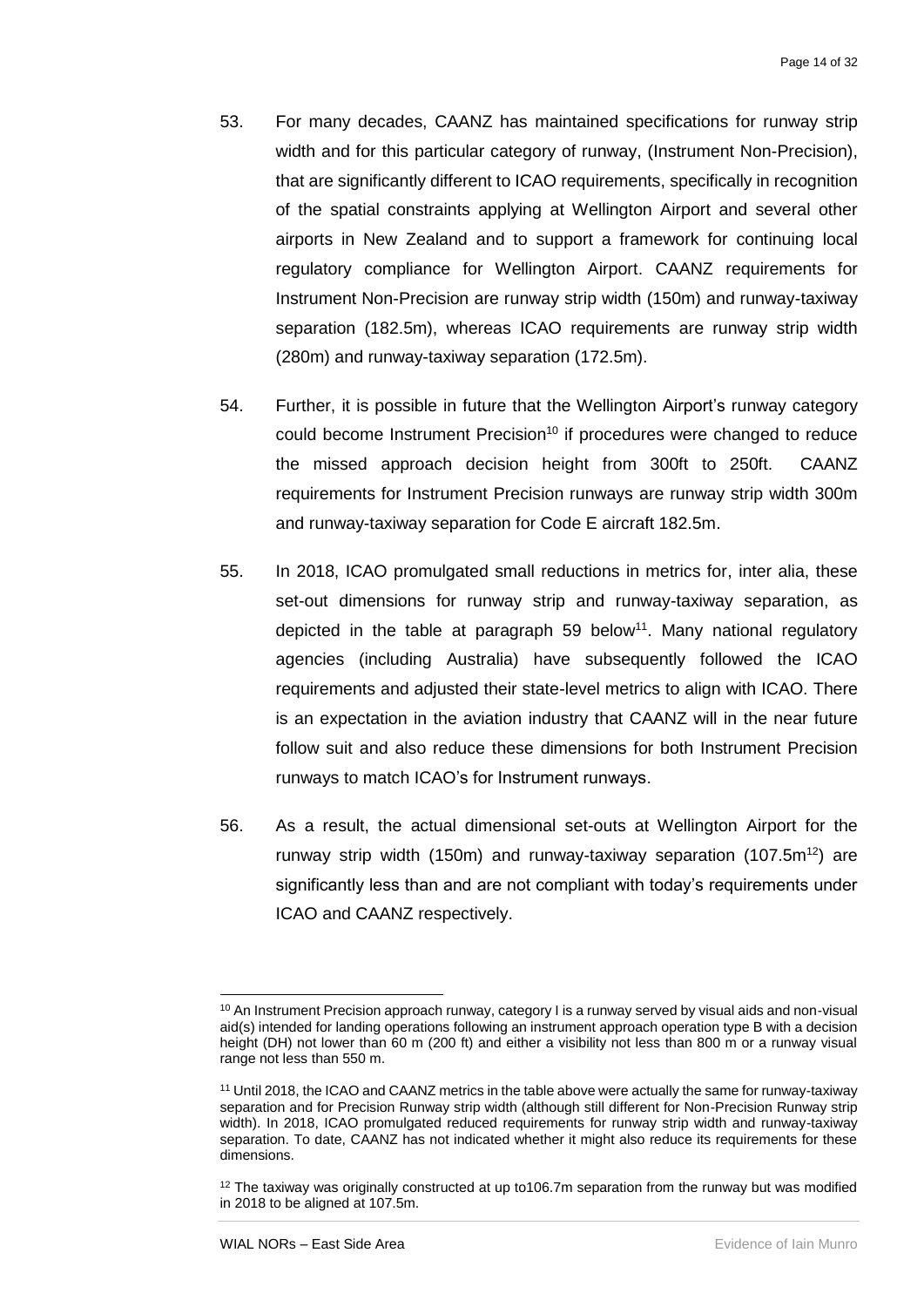- 57. There is also no guarantee that CAANZ will always retain its reduced dimension for Instrument Non-Precision runway strip width, possibly aligning to the larger ICAO requirements for Instrument runways.
- 58. In the meantime, WIAL continues to allow for the somewhat larger CAANZ set-out dimensions (for a Precision approach) while having a reasonable degree of expectation that CAANZ will reduce these in the near to medium future. I will explain how WIAL has allowed for these possible regulatory eventualities when discussing the Masterplan set-out.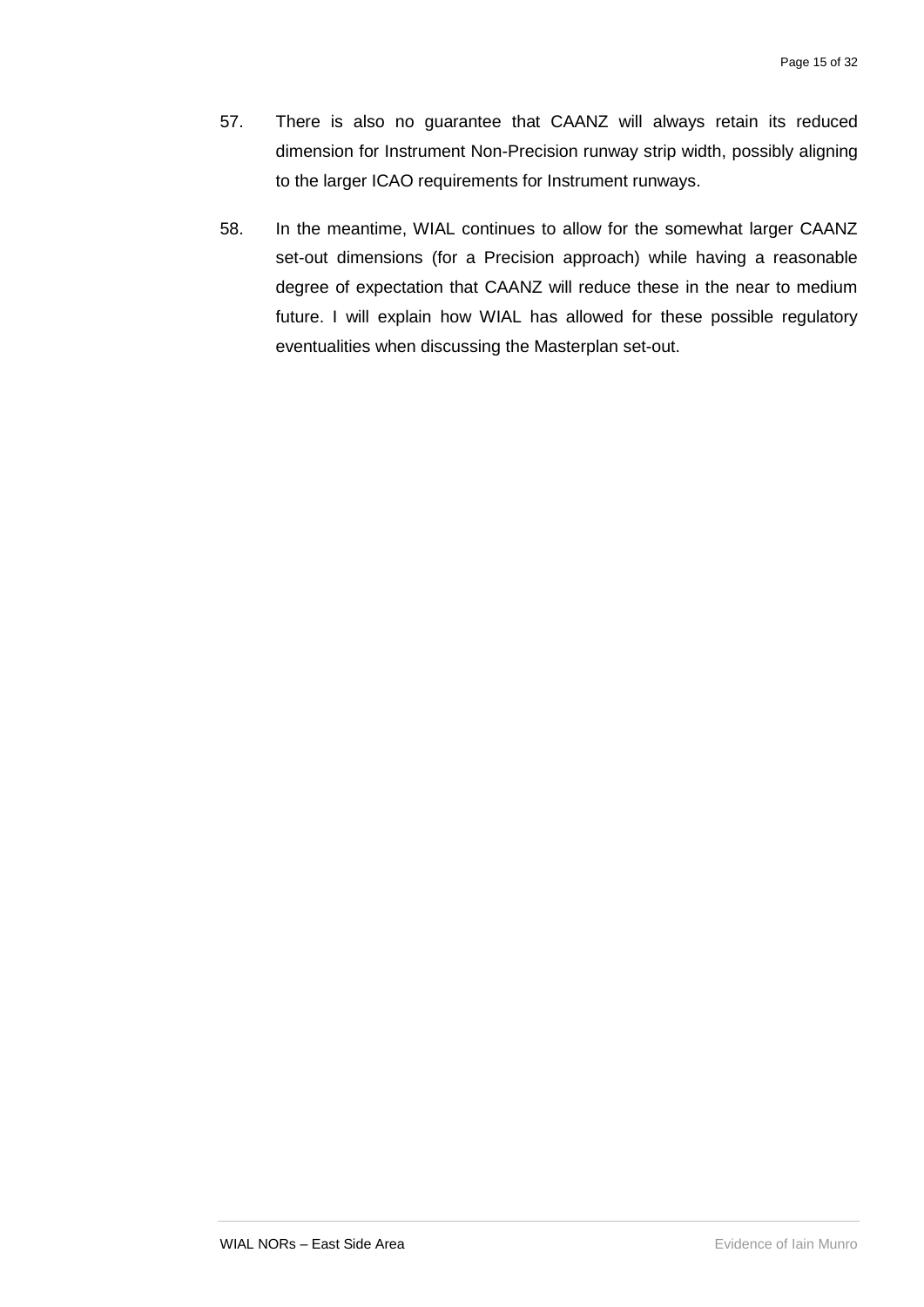|                                                   | <b>ICAO</b> | <b>CAANZ</b>     | <b>Actual at</b><br>Wellington<br><b>Airport</b> |
|---------------------------------------------------|-------------|------------------|--------------------------------------------------|
| <b>Instrument Precision Runways</b>               |             |                  |                                                  |
| Runway strip width                                | 280m        | 300m             | 150m                                             |
| Runway to Taxiway Alpha separation                | 172.5m      | 182.5m           | 107.5m                                           |
| Taxiway Alpha to Taxiway Bravo<br>separation      | 76.0m       | 76.0m            | ranges<br>63-67m                                 |
| <b>Instrument Non-Precision</b><br><b>Runways</b> |             |                  |                                                  |
| Runway strip width                                | 280m        | 150 <sub>m</sub> | 150 <sub>m</sub>                                 |
| Runway to Taxiway Alpha separation                | 172.5m      | 182.5m           | 107.5m                                           |
| Taxiway Alpha to Taxiway Bravo<br>separation      | 76.0m       | 76.0m            | ranges<br>63-67m                                 |

- 59. The continuing issue is, therefore, that Wellington Airport's runway does not comply with either ICAO or CAANZ requirements for its category of use.
- 60. To address this issue, WIAL and CAANZ, together with airlines using the Airport, have undertaken various aeronautical studies to establish the safety of continuing operations under this constrained airfield configuration<sup>13</sup>.

1

<sup>13</sup> 2006: CAANZ exemption to allow for the continued operation of precision approaches by Code 3 and 4 aircraft at Wellington and to permit a reduction in the Instrument Landing System (ILS) landing minima, thereby reducing disruptions due to poor weather.

<sup>2008:</sup> CAANZ acceptance of a submission from WIAL concerning the reduced runway-taxiway separation based upon the establishment of listed operational limitations to manage the non-conformance.

<sup>2015:</sup> WIAL to ensure, as far as practicable, that a full 300m fly over strip remains free of fixed obstacles in support of the currently published CAT 1 ILS landing minima.

<sup>2016:</sup> CAANZ acceptance of WIAL proposal confirming that the lower runway-taxiway separation distance is permissible as it does not adversely affect safety or significantly affect regularity of operations.

<sup>2018:</sup> CAANZ acceptance of WIAL aeronautical study removing restrictions on Code D or E aircraft operating on Taxiway A when a Code E aircraft is on the runway at any time.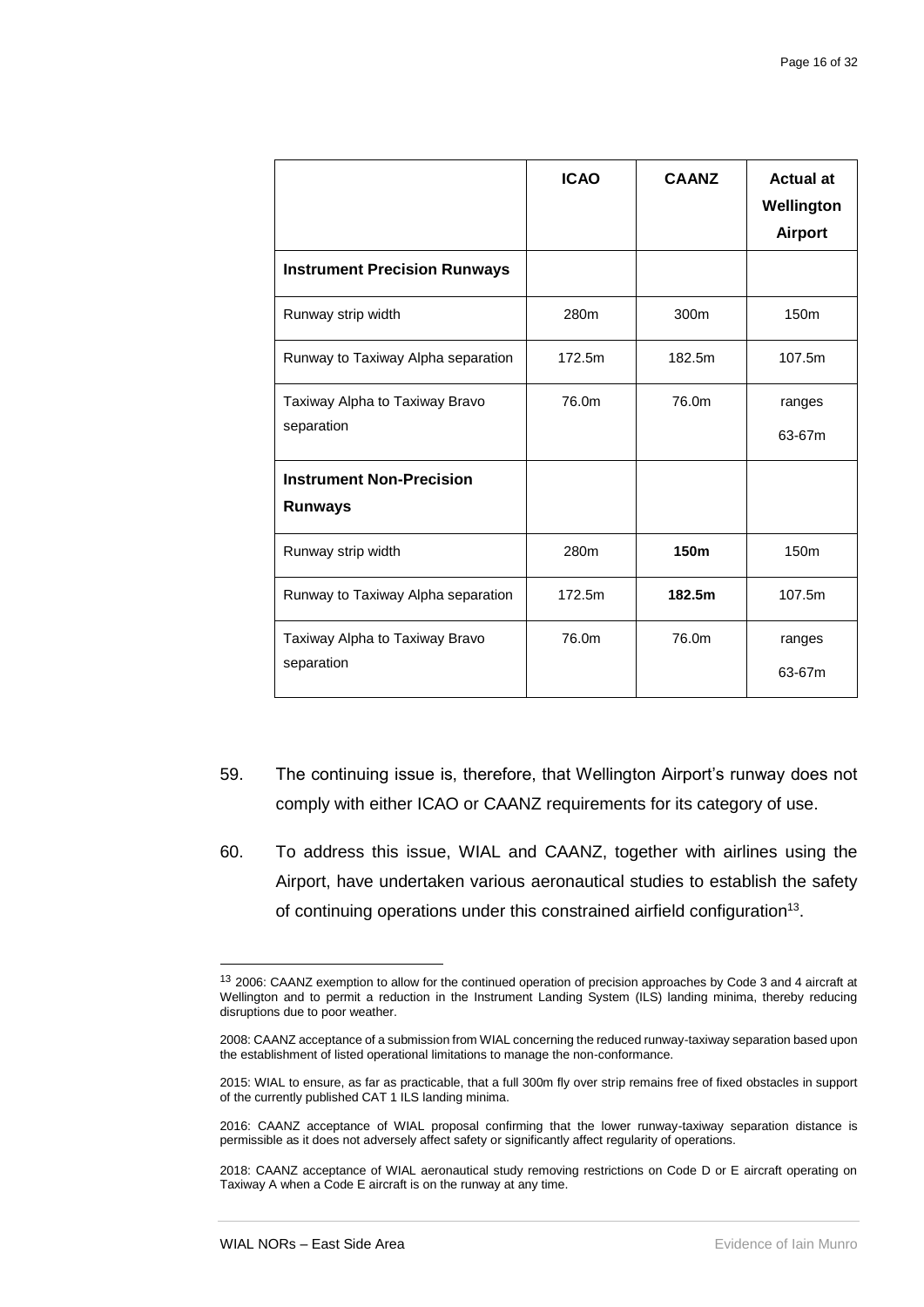- 61. However, WIAL is cognisant that CAANZ may, in the future, endeavour to resolve and remove some of the differences between the actual airport configuration and ICAO/CAANZ prescriptions, moving in the direction of increasing international compliance with ICAO. Accordingly, where possible, WIAL strives to comply with, or protect for future compliance with ICAO requirements.
- 62. It may be highly challenging to ever have to increase the runway strip width from 150m to 280m and the entire runway-taxiway separation from 107.5m to 172.5m, as these would likely involve substantial impacts on residential areas in Rongotai and Miramar South and necessitate the displacement of the main Calabar Road access way. However, the planning underpinning the Masterplan provides for the runway-taxiway separation change to be progressively provided in the future, as and if required by CAANZ, in the areas where it would be feasible to do so which broadly extends across the extent of the passenger terminal precinct, and southwards to the southern end of the runway.
- 63. However, it is conceivable (and has occurred in the past i.e. from 2008 to 2018 for Code E use) that more restrictive operational conditions could be imposed on the use of Taxiway Alpha, effectively making it much less effectual for its primary purpose which is to provide access for aircraft to and from each end of the runway.
- 64. To protect against this possible eventuality, the current Masterplan provides for the second taxiway, Taxiway Bravo, to eventually serve as the primary taxiway across the frontage of the passenger terminal precinct in the event that Taxiway Alpha is restricted from fulfilling such a role. Taxiway Bravo alignment currently varies along its length. With works planned by WIAL to be carried out in the next 2 to 3 years, Taxiway Bravo will be aligned to be compliant with ICAO requirements, and with future likely CAANZ requirements), at either:
	- (a) 172.5m from the runway centreline (at the frontage with the existing terminal), or

1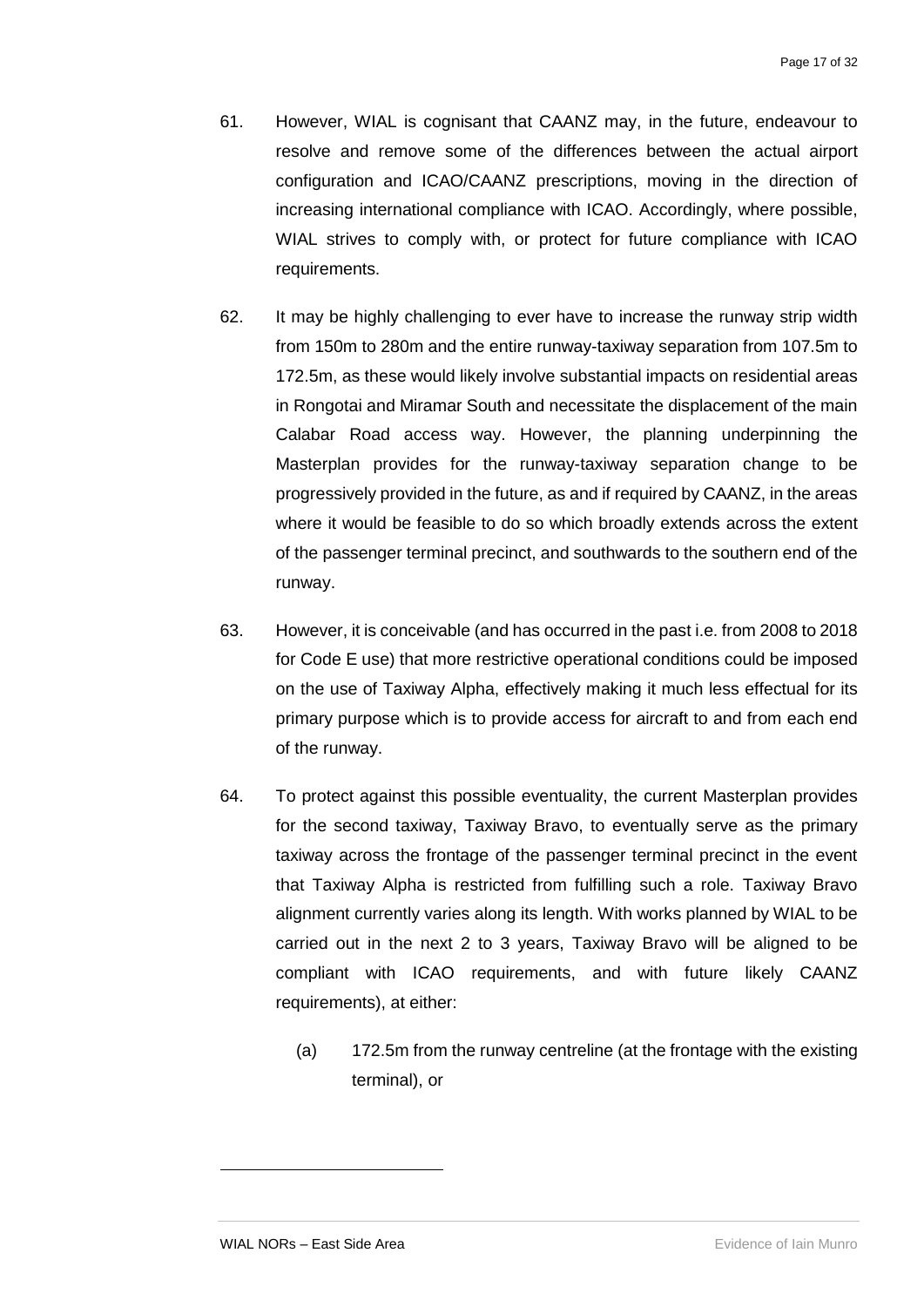- (b) 183.5m (across the frontage with the southern extension to the terminal, being the aggregate of the Taxiway Alpha separation from the runway 107.5m and the Taxiway Bravo separation from Alpha 76.0m). This latter spacing is depicted in the drawing at **Annexure C.**
- 65. Further, the Masterplan then provides for an additional segment of taxilane, set at a further 76.0m east from Taxiway Bravo (not yet named but probably to be called Taxiway Charlie) to facilitate aircraft entering and leaving parking stands on the western side of the new pier, without conflict to aircraft on Taxiway Bravo.
- 66. A further aviation safety control measure that needs to be provided for is the Obstacle Limitation Surface (**"OLS"**). Obstacle Limitation Surfaces (**OLS**) 14 serve to protect the manoeuvring areas required by aircraft whilst operating on and over an aerodrome's runway(s). The Transitional Side Surfaces which are lateral sloping surfaces forming the part of the OLS surfaces which typically limit the allowable obstacle heights (i.e the passenger terminal, parked aircraft, floodlighting etc.) adjacent to the runway alignment, originate from the edge of the runway strip. The graphic at **Annexure D** shows the diagrammatic configuration of a runway strip and OLS.
- 67. The current Transitional Side Surfaces emanate from the side edges of the 150m wide runway strip and the heights of the terminal building and tail fins of aircraft parked at the terminal are limited by these controls. However, if CAANZ were, in future, to require compliance to a wider runway strip at Wellington Airport, either 300m (CAANZ) or 280m (ICAO), then the Transitional Side Surfaces would need to emanate from a line further east than current, 65.0m further east (ICAO). If this regulatory requirement is implemented, a number of the western-most aircraft gates at the passenger terminal would be affected by the eastward shift of the OLS, such that aircraft tails would infringe the OLS.
- 68. Anticipating this future compliance requirement, WIAL has required that the new aircraft stands proposed to be constructed on the western side of the new

-

<sup>&</sup>lt;sup>14</sup> Obstacle Limitation Surfaces are complex imaginary surfaces that define areas about and above an aerodrome intended to control the location and height of obstacles for the protection of aircraft operating in the vicinity of an aerodrome.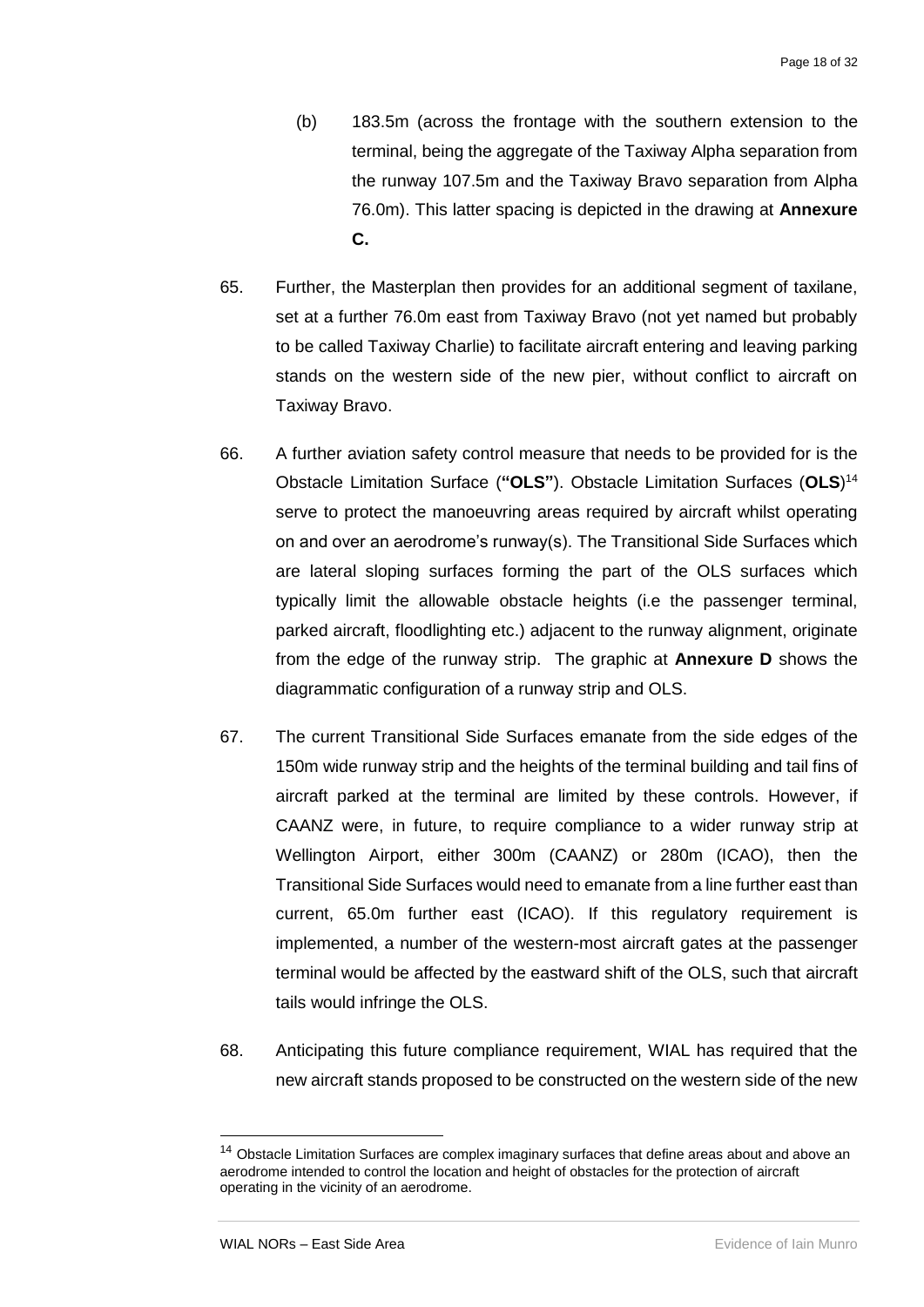South Pier are positioned sufficiently far east so that higher aircraft tails (such as Boeing 777 or 787) will not infringe the OLS.

- 69. Additionally, recently built structures in the Western Precinct, the new Air Traffic Control Tower and the Execujet hangar, have been positioned such that they buildings comply with the OLS based on the 300m runway strip requirement.
- 70. The graphics at **Annexure E** depicts the geometric relationships (in crosssection view) of the runway, taxiways, aircraft parking stands, existing buildings (terminal, hotel, car park) and future terminal pier building envelope positioned sufficiently eastwards to not infringe the OLS.

#### <span id="page-20-0"></span>**Locational Requirements**

- 71. In addition to the spatial and regulatory requirements that drive the airport configuration, there are also locational requirements and constraints that influence where certain components of infrastructure can and cannot be positioned on the airport.
- 72. Three examples not covered in the previous and following sections of my statement are:
	- (a) Air Traffic Control Tower: this facility needs to be in a location that provides clear visibility and sight line for controllers to see the approaches to and physical ends of the runway, all sections of taxiways, and where possible as much of the aircraft parking aprons as possible. The Wellington Airport Tower is located in the Western precinct;
	- (b) Rescue and Fire-fighting services: this facility needs to be located with direct access to the runway and taxiways in a reasonably central location to enable rapid access (within prescribed time limits) to all locations on the airfield. Currently this facility is located at the northern end of the terminal precinct; and
	- (c) Navigation aids: the airport requires land located near the ends of the runway (both ends) but sufficiently clear in a lateral direction to provide the instrument landing system equipment that guides aircraft and pilots on the correct safe approach paths to the runway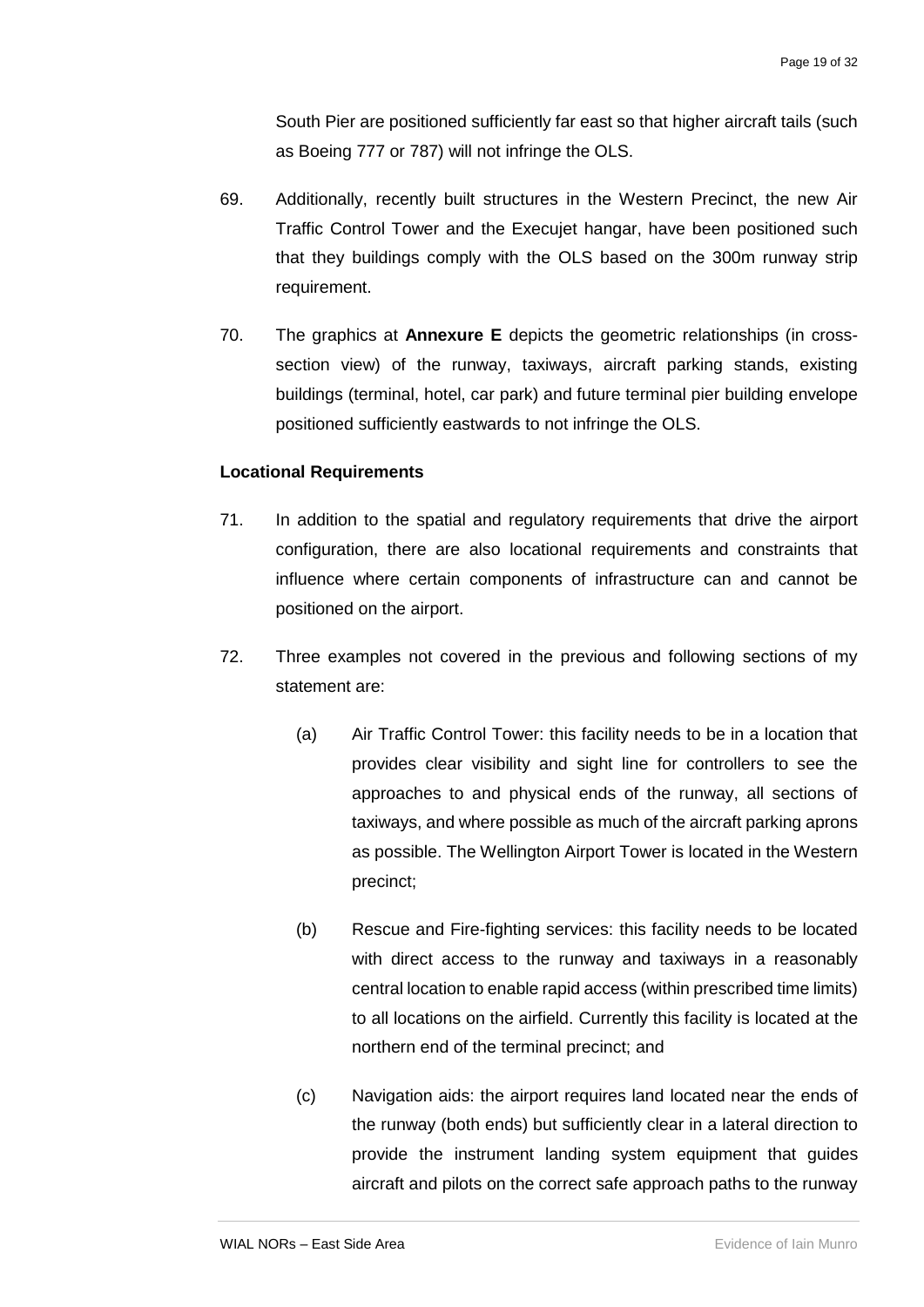end when landing. Currently the equipment for the instrument landing system is located at the north-western end of the runway on very constrained land due the close adjacency of Bridge Street, and at the southern end, constrained my Moa Point Road. However, neither of these sites will be sufficient in area to accommodate future navigational aid technologies. The Masterplan therefore identifies and reserves airport land on the top of the Wexford Road ridge at the north-eastern end of the runway for future installation of equipment for a Ground Based Augmentation System (**GBAS**), which will require site area, subject to design, in the order of 15,000 to 20,000 m<sup>2</sup>. When implemented, GBAS will augment the existing Global Positioning System (**GPS**) used in airspace navigation by providing corrections to aircraft in the vicinity of the airport to improve the accuracy and reliability of aircraft GPS navigational positioning. The goal of GBAS implementation is to provide an alternative to the Instrument Landing System (**ILS**) supporting the full range of approach and landing operations.

#### <span id="page-21-0"></span>**Geometric Set-out of East Side Area**

- 73. A report prepared by Airbiz in support of the East Side Area NOR titled "*Wellington Airport Notice of Requirement Input Airport Master Planning Setout"* provides the basis of the easterly and southerly geometric set-out for the East Side Area and can be found in **Annexure F** appended to this statement.
- 74. The land subject to the East Side Area NOR is ideal for the expansion of the aircraft apron because:
	- (a) It is adjacent to the existing passenger aircraft apron and can be developed incrementally responding just in time to demand;
	- (b) Aircraft parking stands can be developed on both sides of a new southern terminal pier enabling efficient aircraft servicing and passenger walking access within the passenger terminal; and
	- (c) The expansion area is sufficiently easterly distant from the airport runway to enable the design of a compliant terminal and taxiway system.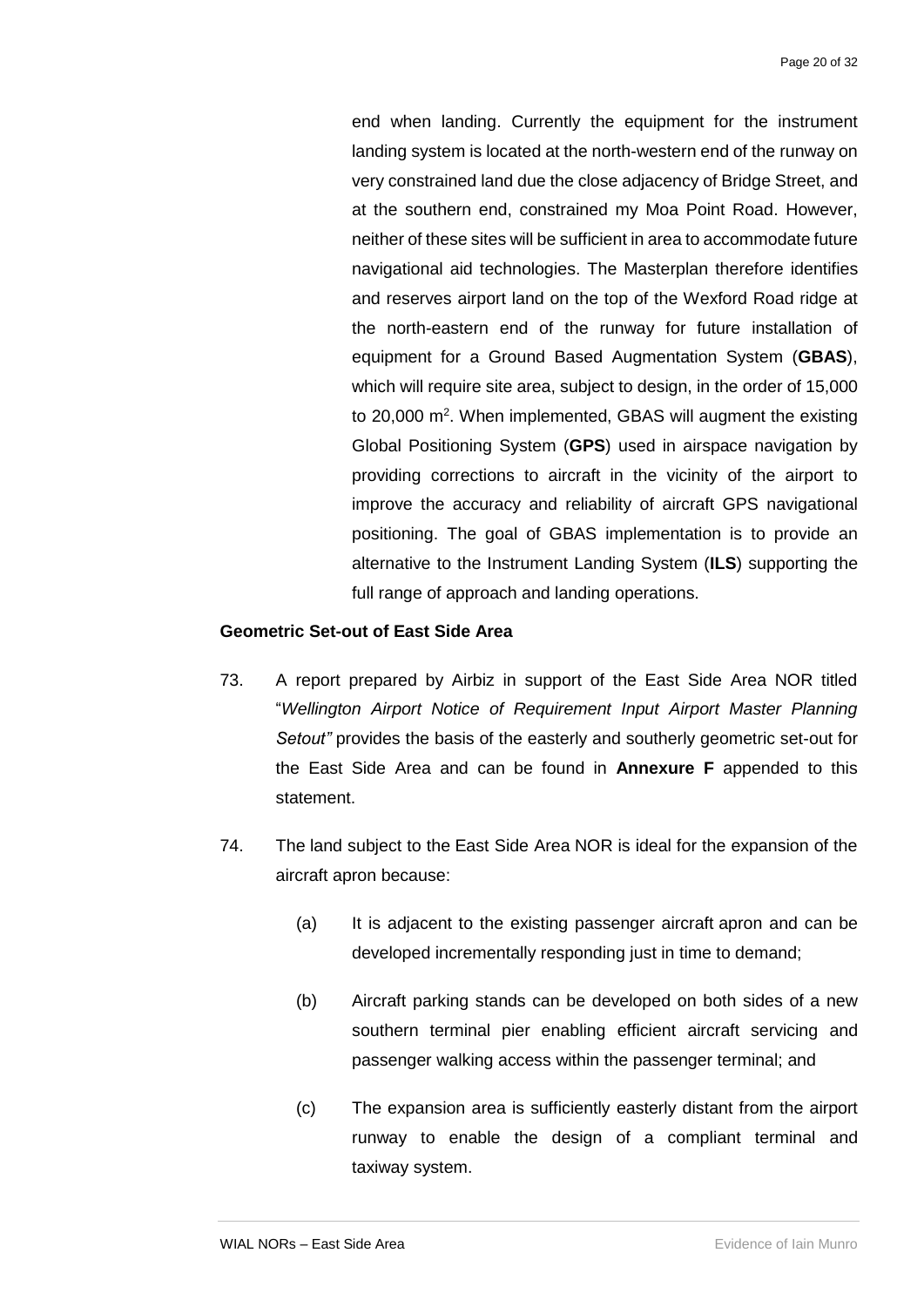- 75. The **easterly** extent of East Side Area land required is influenced by the following factors and is depicted at page 9 of the report at **Annexure F**:
	- (a) The existing alignments of the runway and full length parallel Taxiway Alpha which determine the starting points from which new infrastructure is set out;
	- (b) The alignment of Taxiway Bravo which runs parallel to Taxiway Alpha, but only over the length of the terminal precinct – the purpose for this second taxiway is to facilitate the efficient circulation and safe passing of aircraft moving in opposite directions and to provide a future safeguard against the possibility that significant operational restrictions might, in future, be imposed on Taxiway Alpha, as discussed above;
	- (c) A new taxilane parallel to Taxiways Alpha and Bravo, to facilitate aircraft entering and leaving parking stands on the western side of the new pier, without conflict to aircraft on Taxiway Bravo, as discussed above;
	- (d) There will be direct benefits in terms of incremental carbon emission reduction arising from having this new taxilane together with Taxiway Bravo in terms of minimisation and avoidance of taxi delays for aircraft arriving from and departing to the runway. Mr Conway has provided more details of such benefits in his statement of evidence;
	- (e) Requirement for new aircraft stands on the western side of the new South Pier to be positioned sufficiently far east so that higher aircraft tails (such as Boeing 777 or 787) will not infringe the OLS. Refer to the graphics at **Annexure E** for the depiction in cross-section view of the aircraft parking stands in relation to the OLS;
	- (f) The apron depth on both sides of the terminal pier to accommodate the anticipated longest aircraft;
	- (g) Taxiway and taxilane separation and clearance distances;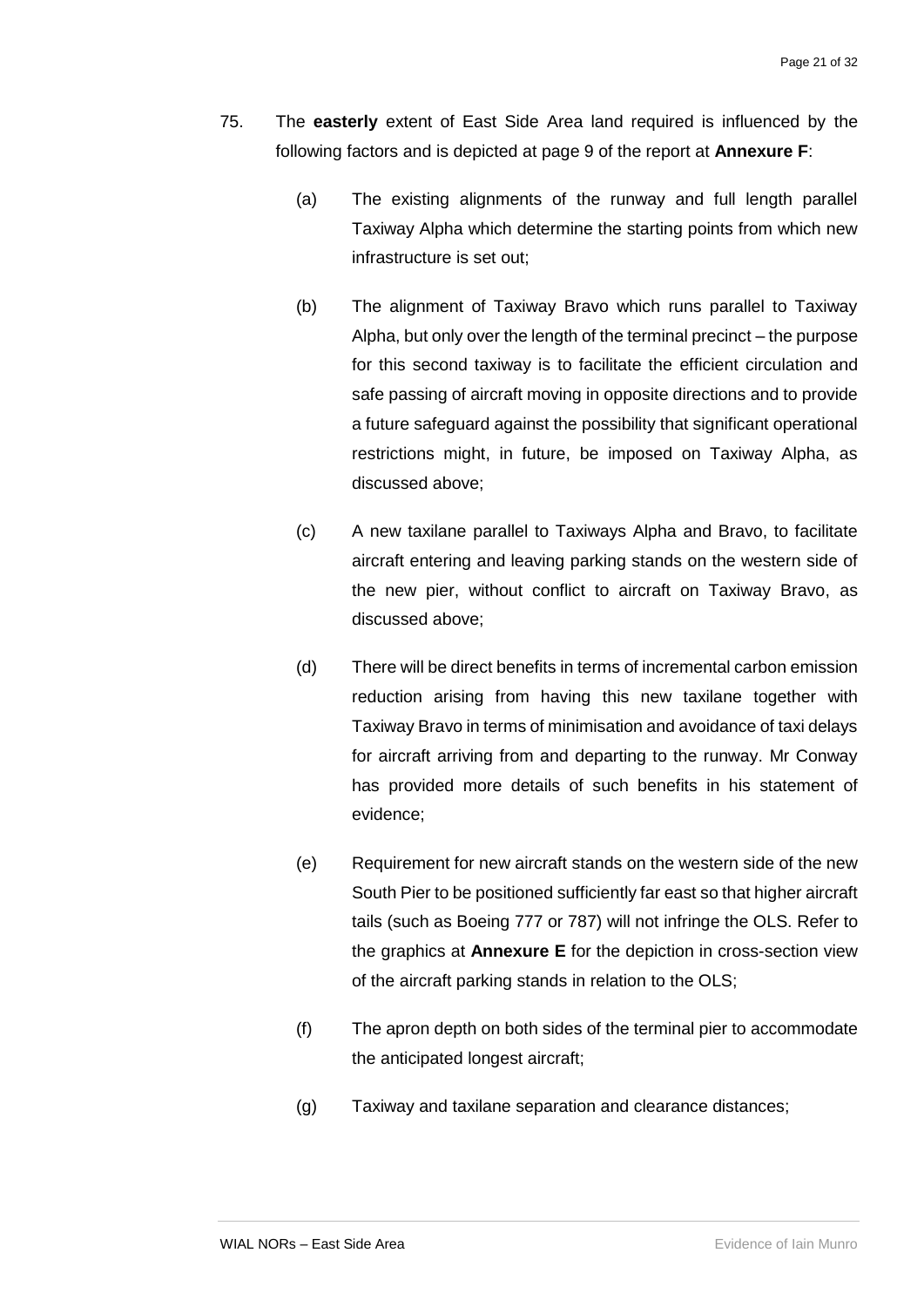- (h) Apron depth and clearance distances appropriate for the class of aircraft to be accommodated, including allowances for aircraft servicing equipment;
- (i) The terminal pier width to be protected for optimum internal functionality including concourses, boarding gates and amenities, nominally set at  $40m^{15}$  at this early stage;
- (j) Allowance for airside roads behind and in front of aircraft parking stands;
- (k) Boundary fencing; and
- (l) Landscape buffer areas.
- 76. The **southerly** extent of East Side Area land required is influenced by the following factors and is depicted at page 7 of the report at **Annexure F**:
	- (a) The southerly extent of the existing terminal building (Southwest Pier) which determines the starting point where new aircraft parking spaces are set out from;
	- (b) The number of aircraft parked across the apron in a southwards line along the face of the future pier;
	- (c) The dual taxilane system passing west to east to the south of the future new pier;
	- (d) Taxilane separation and clearance distances in a north to south direction;
	- (e) Remote stand parking requirements for Code C turboprops;
	- (f) Additional space for operational support functions such as airside roads and storage of ground support equipment<sup>16</sup>;
	- (g) Boundary fencing; and

-

<sup>&</sup>lt;sup>15</sup> The dimension of 40m width for the future pier is in line with typical modern airport piers serving boarding gates on both sides, providing for appropriate facilities and amenities in accordance with IATA ADRM.

<sup>&</sup>lt;sup>16</sup> Ground support equipment (GSE) are the various components of equipment needed to service an aircraft when parked during an unloading/loading turnaround.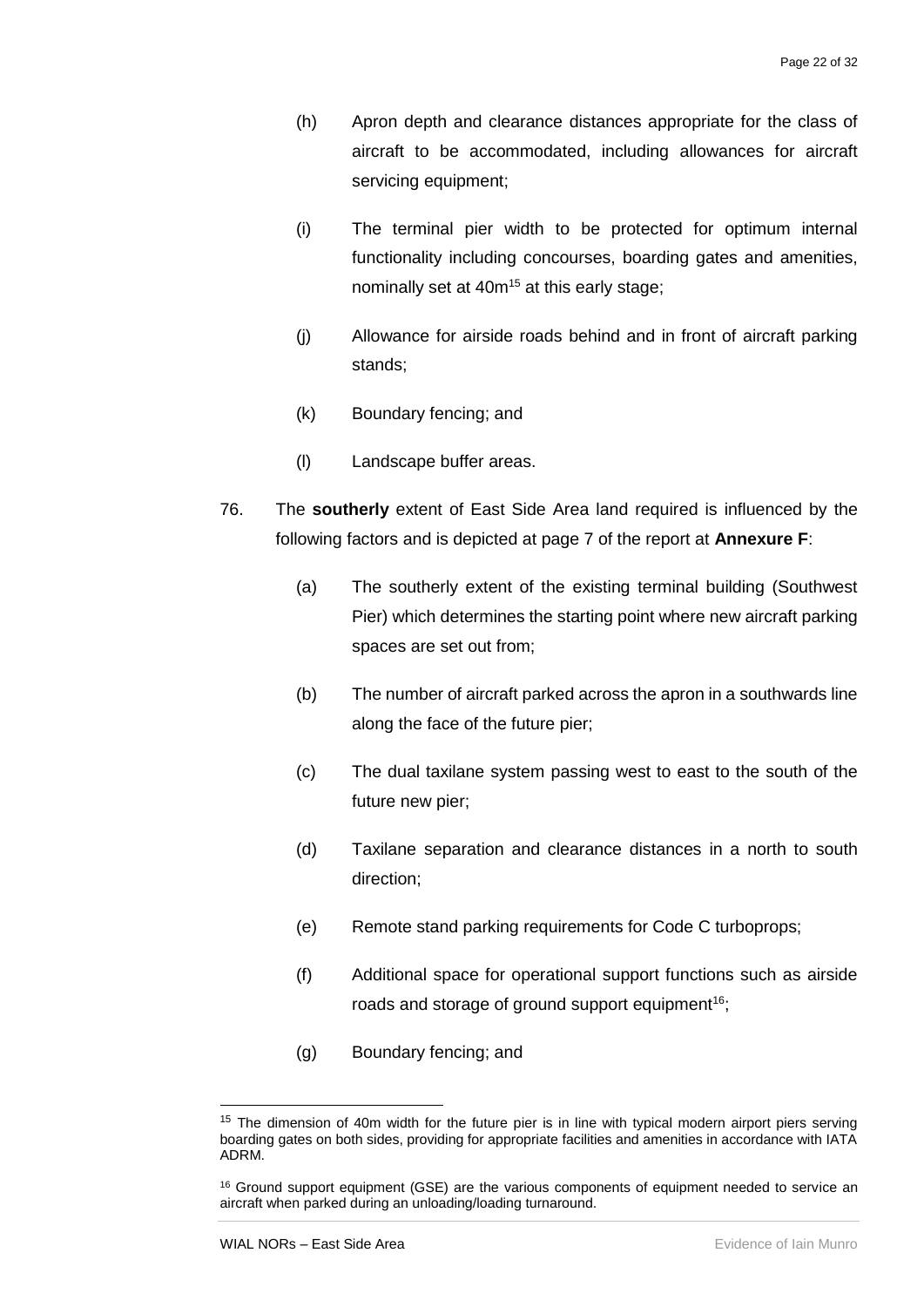- (h) Landscape buffer areas.
- 77. The East Side Area is primarily required to accommodate the parking, movement and servicing of the expected number of concurrent aircraft up to the planning horizon of 12 MPPA throughput capacity.
- 78. The future aircraft are planned to be parked on both the western and eastern sides of a future new pier, extending southwards from the existing terminal building. The western area of aircraft parking is located generally where smaller turboprop aircraft are presently being manoeuvred and parked. The eastern area of aircraft parking is located generally where car parking is presently located.
- 79. The further extent of land to the south and east is principally required for the movement and manoeuvring of aircraft between the runway/taxiway system and the eastern parking apron. The key components of infrastructure are for taxilanes<sup>17</sup> which are prescribed pathways for aircraft to manoeuvre with safe clearance distances from other aircraft and obstacles.
- 80. A dual taxilane system will be required to provide for efficient two-directional flows in and out of the cul-de-sac apron area to the east of the future pier.
- 81. The East Side Area will be developed progressively in stages, generally responding just in time for anticipated growth in demand for aircraft parking and aviation support services. In his evidence, Mr Howarth of WIAL has provided details of how the development is expected to be staged.

#### <span id="page-24-0"></span>**Effects of Covid-19 on the Masterplan**

82. An obvious question to ask at this time is what are the effects that the Covid-19 pandemic is now having and might in future have on the substance and timing of the Wellington Airport Masterplan as it relates to the ESA. Viewed through today's lens in the midst of the massive disruption to social and economic life caused by the pandemic and government responses to manage the effects, it is reasonable to query whether the Masterplan is overly optimistic and still relevant.

-

<sup>&</sup>lt;sup>17</sup> A taxilane is a type of aircraft taxiway used primarily for access into and out of an aircraft parking bay.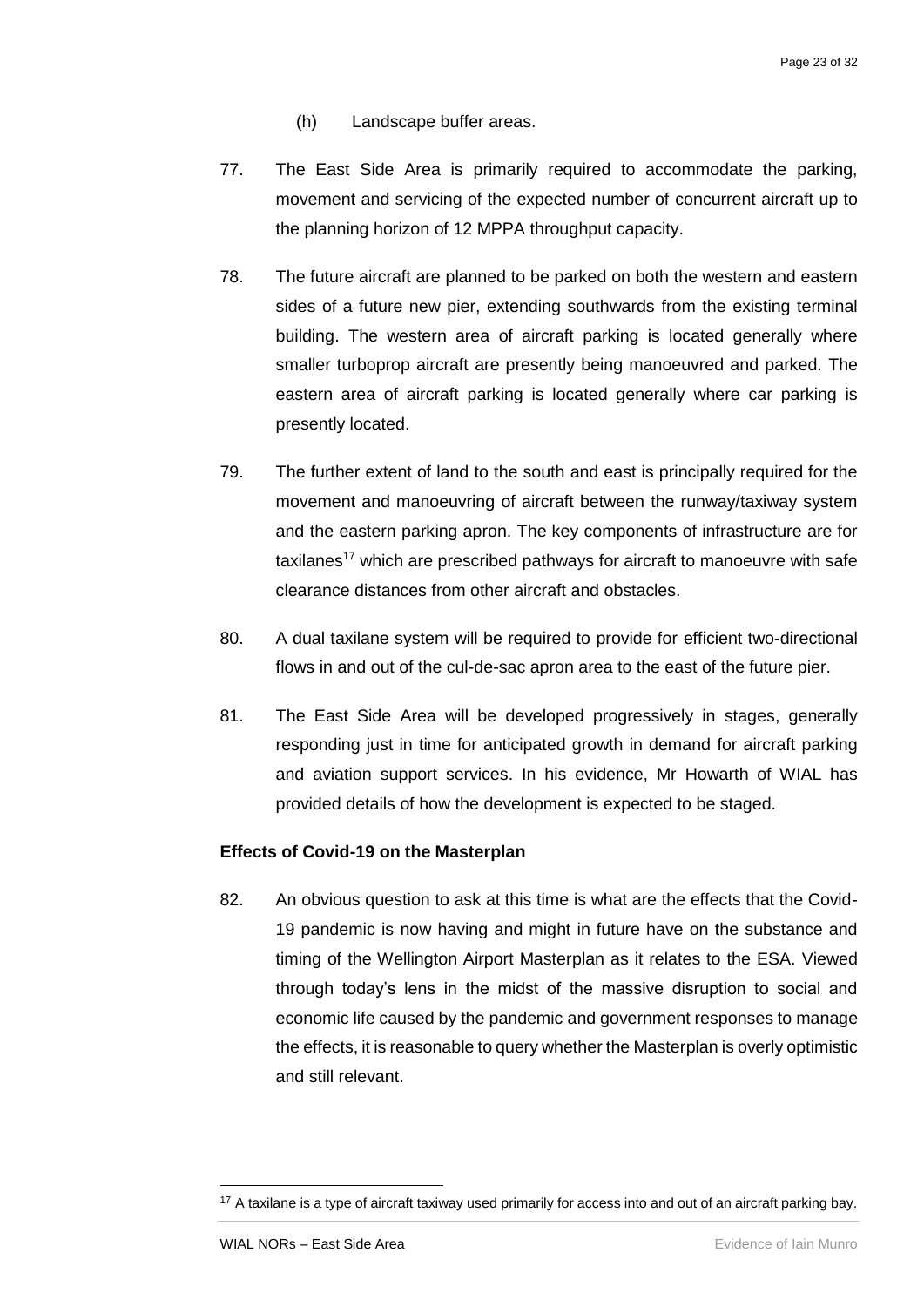- 83. Although local and global air traffic has been severely impacted by the travel restrictions imposed to control the spread of the virus, there has also already been evidence of the resilience of demand for air travel.
- 84. New Zealand's level of domestic air travel has shown a rapid and strong recovery to 80-90% of pre-Covid levels, in periods of time when the whole country has been at Level 1 restrictions. This has also occurred in the absence of international visitors travelling on domestic services, which usually make up some 15% of passenger numbers.
- 85. And as we are all aware, the New Zealand government has recently opened the border to quarantine-free travel from Australia, completing the arrangements for the long-awaited Tasman travel bubble. Early indications are that travel capacity will be quickly reaching around 50% of pre-Covid levels and then growing steadily back to normal levels.
- 86. For Wellington Airport, the major travel markets and destinations that it serves are these two - domestic New Zealand and Australia. It is anticipated that these are the ones that will be most resilient, and which can be expected to most quickly regain pre-Covid levels, potentially over the next one or two years.
- 87. Full recovery for long haul international travel will likely take quite a lot longer, perhaps out to 2024 or 2025, because of the complexities of ensuring public health safety for travel from so many countries with differing virus situations. However, New Zealand can realistically still expect to experience very strong global interest for visitors wanting to come here, and Wellington will benefit from a flow-on from that strong demand.
- 88. Mr Vincent has provided more detail about the expected recovery beyond 2024 in his statement of evidence. He has indicated that he expects that the drivers of demand for travel to Wellington will recover steadily although may result in an overall shift of the forecasts by 3 to 4 years later from the pre-Covid trend.
- 89. Taking this into account, and based on my experience as an specialist airport planning adviser which has included numerous air traffic forecasting and master planning commissions, it is my opinion that, notwithstanding the severe disruption caused by the Covid pandemic, the Airport Masterplan as it relates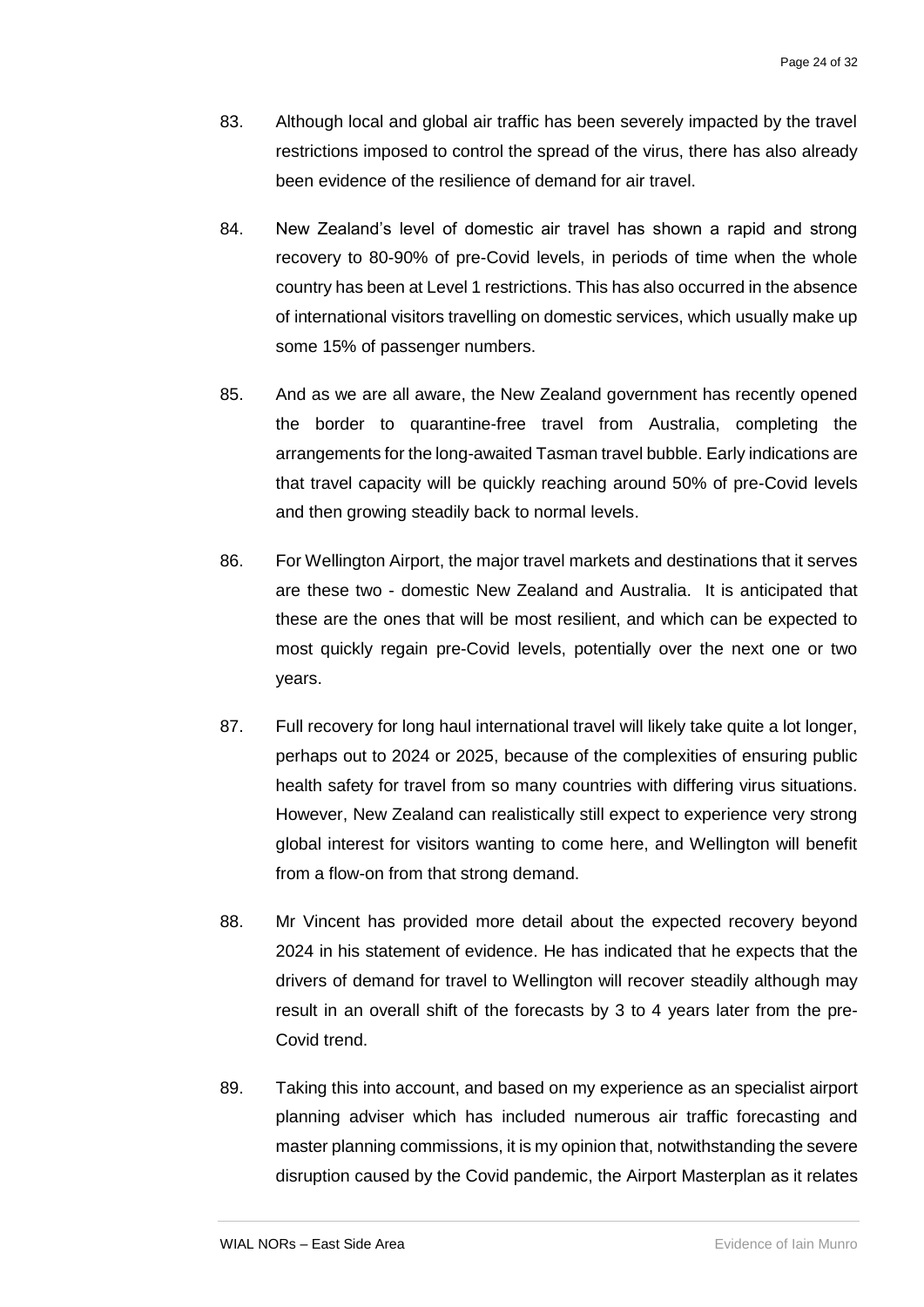to the ESA, with primary anticipated development including new international processing facilities occurring towards the south-east, remains robust, appropriate and relevant for its primary purpose of identifying and protecting land requirements for accommodating long term aeronautical requirements, out to the planning horizon of 12 MPPA capacity.

#### <span id="page-26-0"></span>**SUBMISSIONS**

- 90. Submissions directly on matters that I have expertise to respond to, express concern on primarily two matters – the first that adequate consideration has not been given by WIAL to alternative methods to achieve its objectives for meeting passenger demand – and second that WIAL has not provided a comprehensive assessment of alternative sites.
- 91. Regarding the matter that adequate consideration has not been given by WIAL to alternative methods to achieve its objectives for meeting passenger demand, various suggestions provided by submitters include:
	- (a) "WIAL has chosen to use land on the east side rather than underutilised land on the western side" (submission by Matthew Pohio);
	- (b) "WIAL could redesign its Masterplan to have a small terminal on the west side for regional flights with passengers transferring via shuttle, as at Auckland Airport" (submission by Naomi and Stephen Smith);
	- (c) "WIAL could remove a hillock rather than move into east side area" (submission by Jeff Weir);
	- (d) "WIAL has chosen to put a jet-capable taxiway and road as close to residents as the land and noise limitations will possibly allow them to" (submission by Jeff Weir);
	- (e) "Intensification of activities on the existing site is obviously one way the Airport can accommodate growth – airport is obviously not tapped out for growth opportunities or efficiency within existing footprint" (referring to submissions by Generation Zero, Jeff Weir, WCC Environmental Reference Group, Guardians of the Bays and Tim Jones);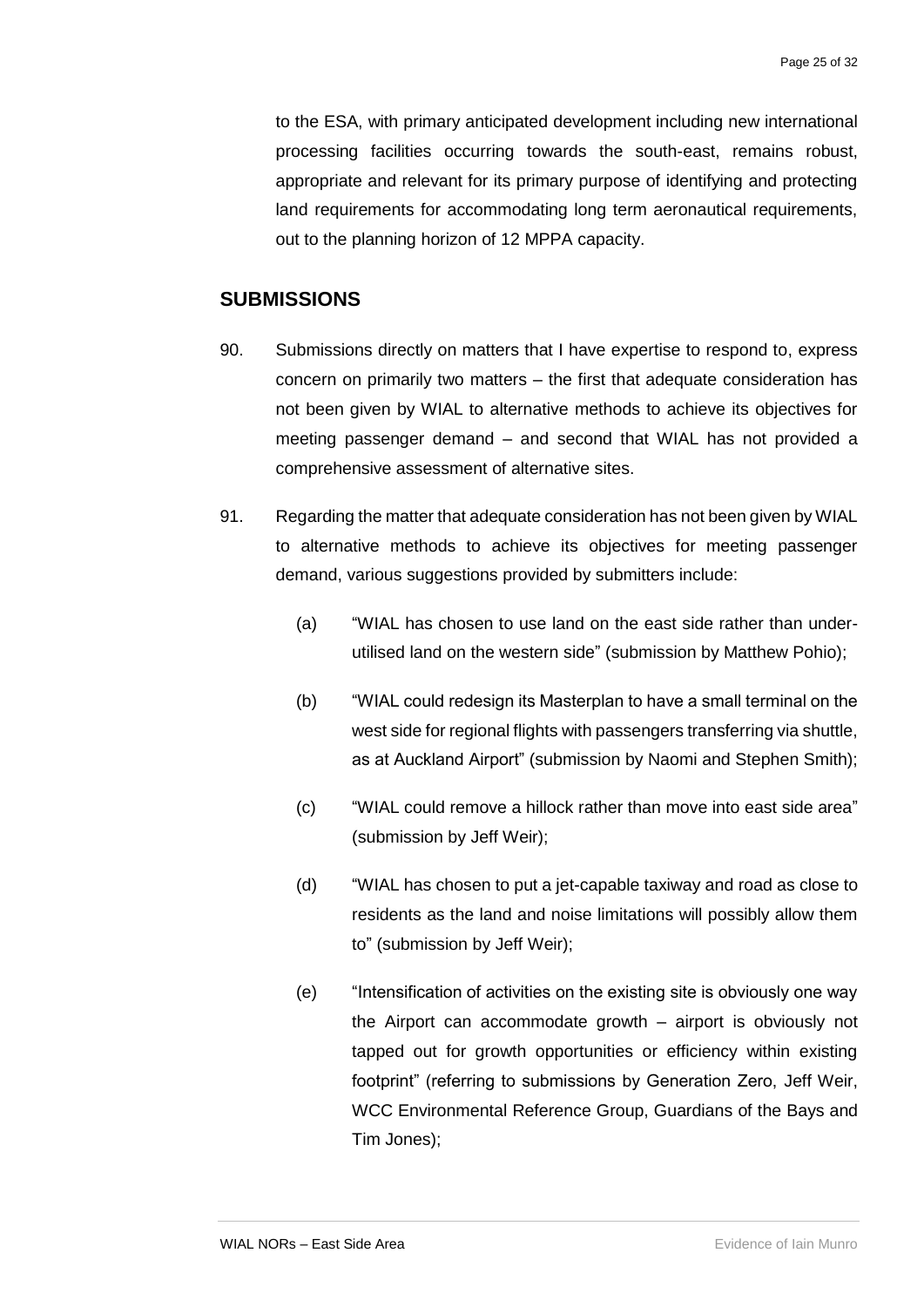- (f) "The NOR is silent on what growth the existing site could reasonably accommodate" (submission by Jeff Weir)"; and
- (g) An alternative would be better use of the existing zoned area and/or a smaller designation footprint" (submissions by International Climate Safe Travel Institute, Guardians of the Bays and Tim Jones).
- 92. Regarding the matter that WIAL has not provided a comprehensive assessment of alternative sites, one submitter has suggested developing Paraparaumu Airport, saying that "site has more space and potential for growth which Wellington airport is lacking" (submissions by Generation Zero, David Wood, Sergio Ayrosa, Brittany Trillford, Phillip Mann and Robyn Moriarty).

#### <span id="page-27-0"></span>**Response – Alternative Methods**

- 93. Airbiz and WIAL have considered whether there are practical and feasible alternatives to the East Side Area solution for meeting the longer term requirements for Wellington's airport infrastructure. These have included considering providing incremental passenger aircraft parking spaces in other locations on the airport site, such as on the western (opposite) side of the runway;
- 94. There are no substantial areas of Wellington Airport land that are not currently developed or are not allocated for development as part the Masterplan. The Masterplan drawing showing the extent of the proposed development on the East Side Area on the golf course can be found in **Annexure B** appended to this statement.
- 95. Providing part or all of the terminal precinct infrastructure on the western side of the runway is not practical or sustainable long term, either operationally or space-wise.
	- (a) The western apron area already accommodates a full range of activities including General Aviation and military that would need to be displaced and provided elsewhere, should this area be reassigned for passenger aircraft uses;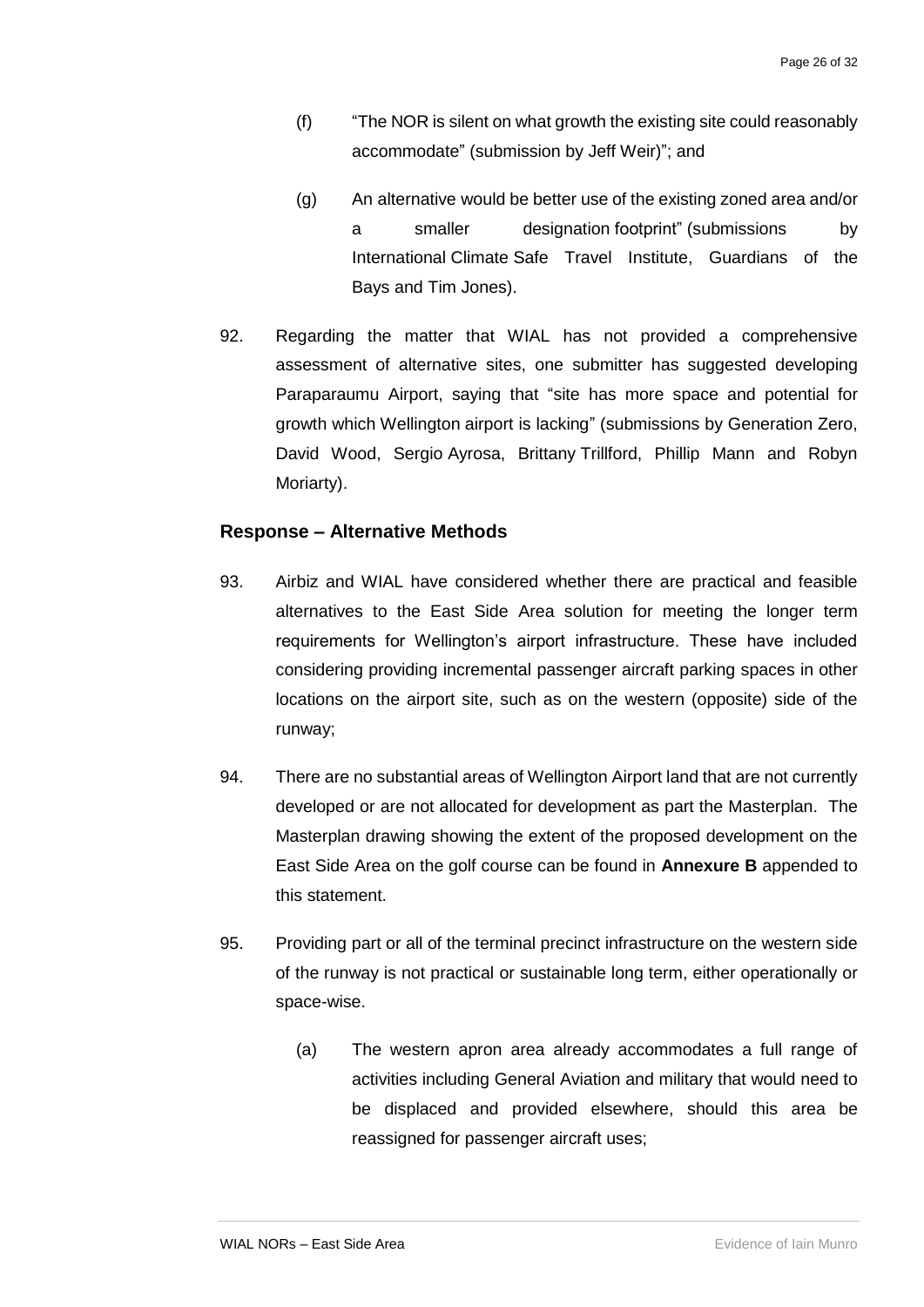- (b) There is an area of non-aeronautical commercial activity at the western perimeter of the western precinct (retail park). In his statement of evidence, Mr Clarke indicates that WIAL anticipates that this activity will need to be progressively phased out to provide additional land space for the general aviation (non-passenger) activities that are already occupying the western area;
- (c) The new air traffic control tower is itself located in the western area, presently in the retail park, but anticipating that there will be general aviation activities in this location in the future.
- (d) There are no terminal facilities on the western side of the runway access to and from aircraft for passengers and baggage would be highly problematic if passenger and aircraft facilities were located on both sides of the runway and therefore were not contiguous.
- (e) Locating passenger terminal facilities on the western side area would impose severe ground transportation access effects on the substantially suburban residential surroundings;
- (f) There is currently no parallel taxiway on the western side of the runway and no space to provide one other than to a limited extent in the vicinity of the Western Apron area. WIAL anticipates that this short section of taxiway will be built in the mid-term future to facilitate aircraft movements in the western area. Doing this will itself displace some areas currently being used for General Aviation aircraft parking.
- (g) As a consequence of the lack of space available to provide a full length parallel taxiway on the western side of the runway, aircraft that are parked on the western side need to cross the runway to be able to access the full length taxiway on the eastern side to get then access to the ends of the runway. Runway crossings are very inefficient on runway utilisation and capacity and have inherent safety issues, and accordingly should not be an inherent operational feature for regular passenger aircraft operations.
- $(h)$  In respect of the "hillock" referred to by a submitter, I have taken this to be referring to a small knob located towards the southern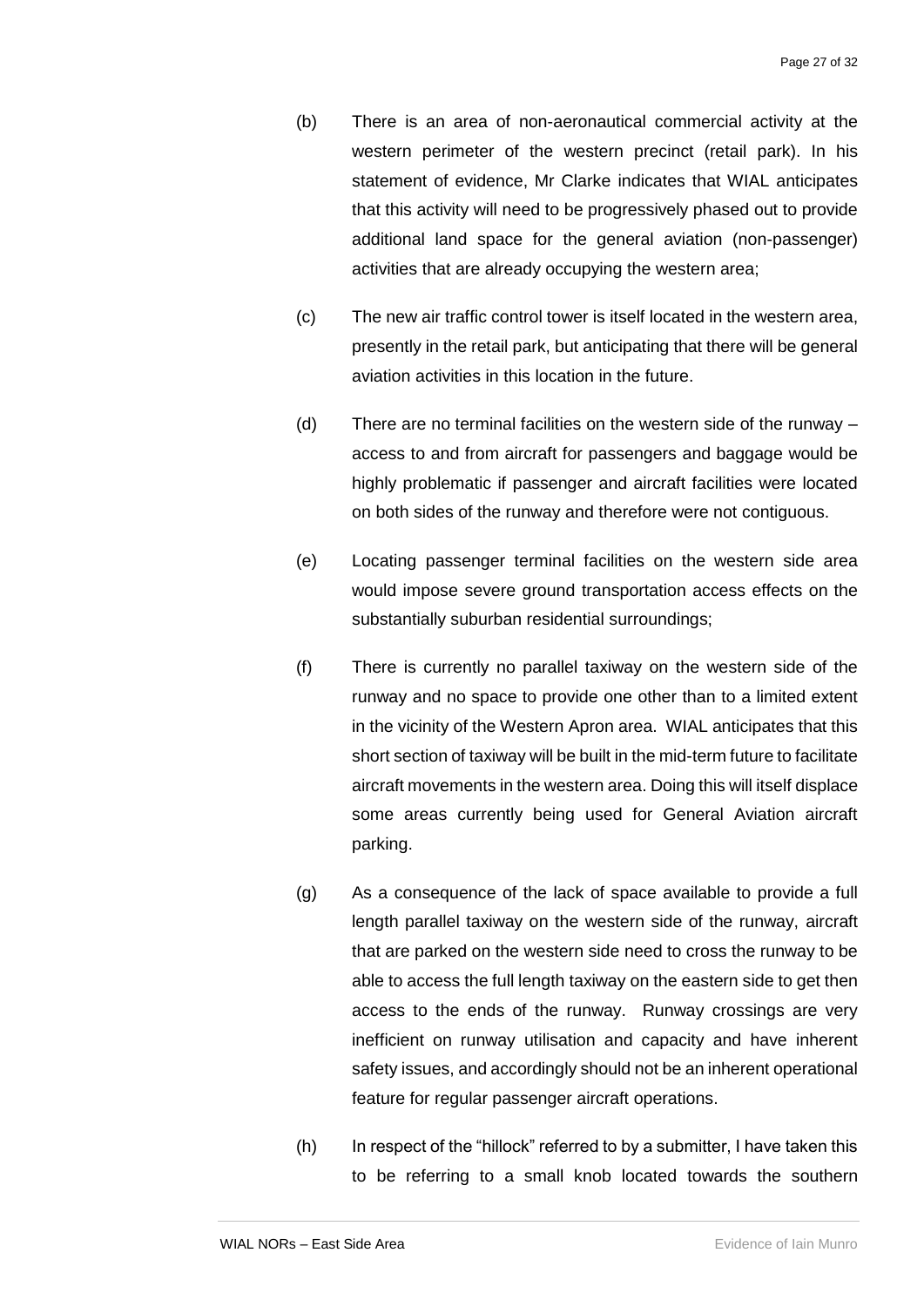perimeter of the East Side Area. In itself, this is not a significantly large space and would probably only provide space for parking one aircraft. The removal of the hillock is necessary to provide sufficient space to the south of the terminal precinct for the provision of the taxiways to access the East Side Area. WIAL staging plans anticipate that the hillock will be removed by 2029 and the space under it will be used as part of the East Side Area development, including the taxiway access as well as ground servicing equipment storage and airside service road.

- 96. In respect of the suggestion by a submitter that WIAL has chosen to put a jetcapable taxiway and road as close to residents as the land and noise limitations will possibly allow them to, I respond as follows.
- 97. My earlier evidence explains in detail the regulatory, technical and geometric bases for the set out of the easterly ESA running dimensions from the runway. This demonstrates that WIAL has in fact planned the location for the eastern taxiway, road and ESA boundary in a rational manner to be as far away as practical from residents.
- 98. In respect of the comments by various submitters that, inter alia,
	- (a) the NOR is silent on what growth the existing site could reasonably accommodate;
	- (b) that better use of the existing zoned area and/or a smaller designation footprint could be achieved; and
	- (c) that airport is obviously not tapped out for growth opportunities or efficiency within existing footprint.

I respond as follows.

99. In his evidence, Mr Howarth has stated that WIAL considers that the operational efficiency of the existing airport site (without ESA) is restricted by the number of available aircraft stands. I have previously been involved in the planning and analysis work that has underpinned Mr Howarth's viewpoint and accordingly I also concur that development of new apron is required to increase busy hour capacity.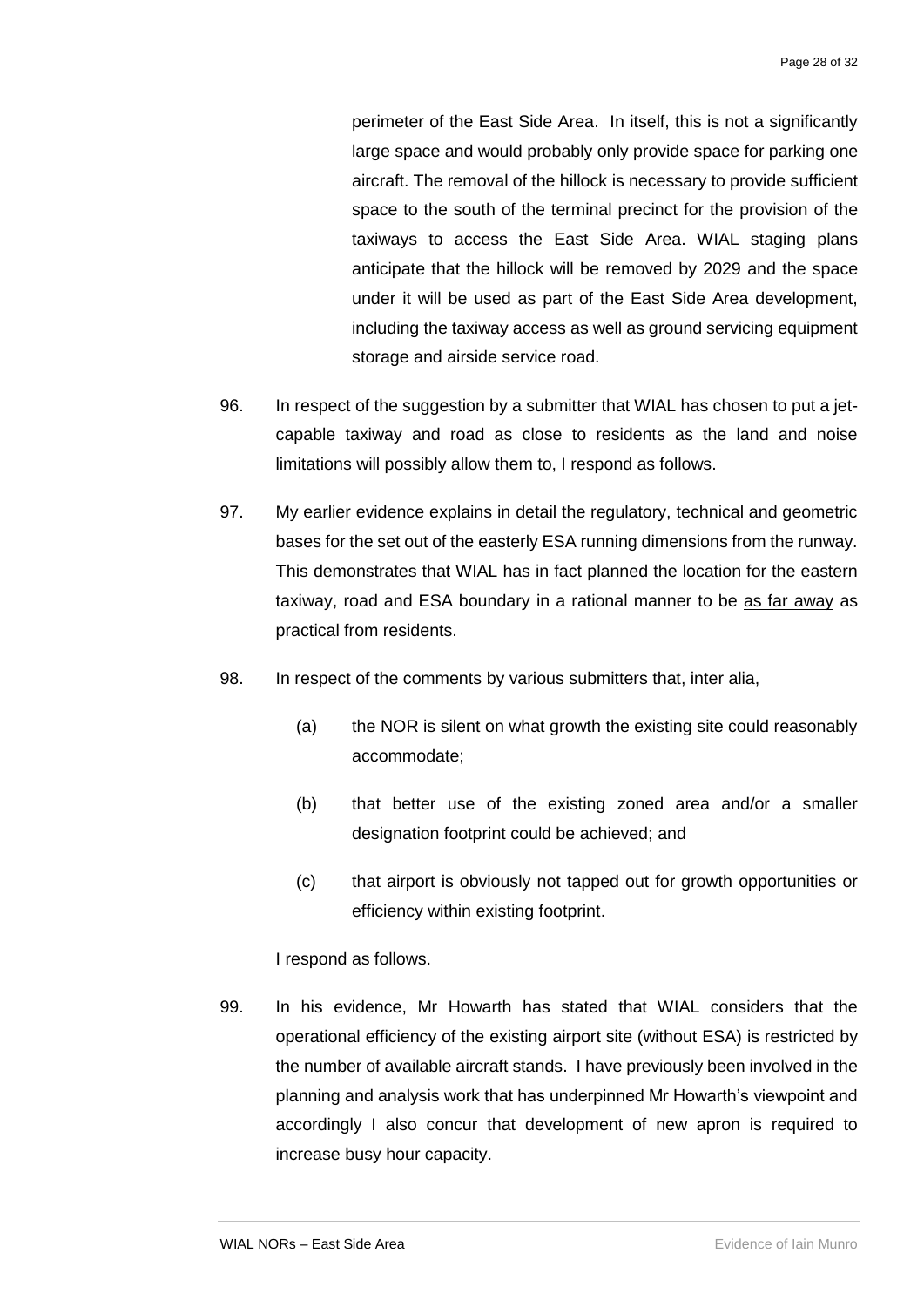- 100. The ESA staging drawings provided in Mr Howarth's evidence depict the development pathway from today's capacity (approximately 6 MPPA) progressively through to 12 MPPA.
- 101. Wellington Airport is the most intensively and efficiently utilised airport site in Australasia. Much of this intensity of use is driven by the fundamental constraint of having such a small site. A simple measure of this effectiveness is shown by the following graphic comparisons of annual passenger throughputs per hectare of site area<sup>18</sup>:



- 102. Wellington Airport has a site efficiency of almost 60,000 annual passengers per hectare of site. Sydney Airport, another "city airport" is the only other Australasian airport that comes anywhere close to Wellington's site efficiency.
- 103. WIAL achieves this intensity of land utilisation through astute infrastructure planning and operational strategies that deliver high efficiency, including:
	- (a) Integrated terminal facilities (Domestic and International in the same building, sharing many processes such as access roads, vehicle parking, kerbside, check-in, baggage handling, food and beverage, shops, and services such as rental car hire;

1

<sup>18</sup> Annual passenger traffic is for 2019. Australian airport traffic sourced from BITRE; New Zealand airport traffic sourced from airport websites.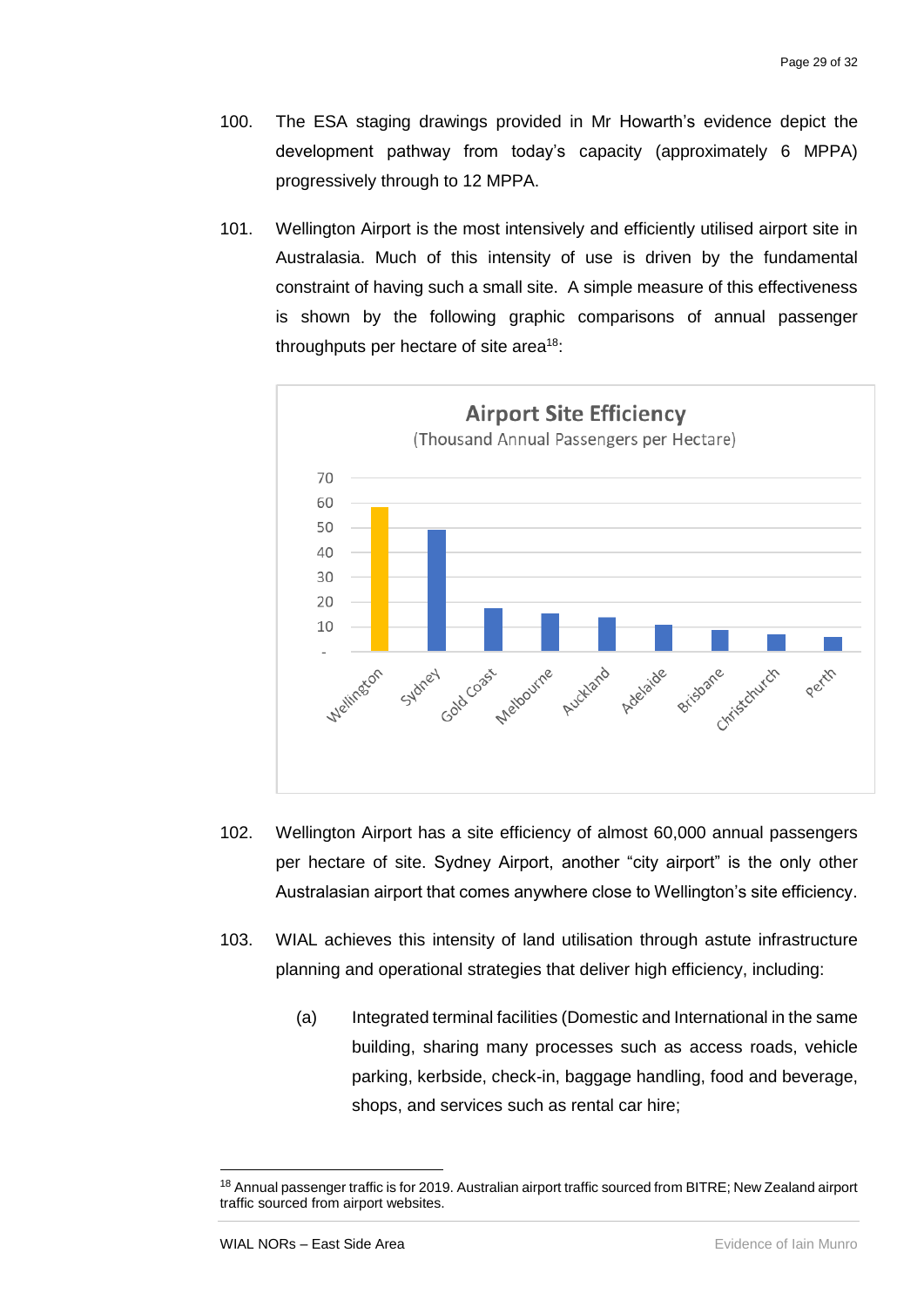- (b) Swing facilities, where domestic and international share the use of facilities at their differing peak period demand times, such as aircraft parking stands, aerobridges, departure lounges, and baggage reclaim belts;
- (c) Vertical construction, including multi-storey car parking and the multi-level terminal building; and
- (d) Provision of highly flexible aircraft parking stands called Multiple Aircraft Ramp System (MARS) stands, by which two smaller Code C jet aircraft can be parked on the same stand where one larger wide body aircraft is accommodated, at differing times of usage.
- 104. The outcome of these planning and operational strategies is that the current airport site will reach its ultimate throughput capacity with the existing site fully and intensively utilised, in the near future. To expand to 8 MPPA and beyond that level of activity, there are no other spaces or practical alternatives to increase the capacity of the airport on the current site, other than expanding onto new contiguous land.

#### <span id="page-31-0"></span>**Response to submissions suggesting moving Wellington Airport**

- 105. Providing a new airport for Wellington at another location would be highly challenging, in terms of:
	- (a) Finding a site with substantial land holdings with little or no preexisting development, minimal surrounding terrain and reasonably benign meteorological conditions.
	- (b) Proximity to the major population centres of Wellington, Hutt Valley and Porirua basin.
	- (c) Provision of quick, convenient and cost-effective ground transportation infrastructure and services to provide access between the various population centres and such an airport for travellers, visitors and employees.
	- (d) Economic feasibility of replicating the substantial infrastructure that has already been invested into the current site for both airport facilities and ground transportation.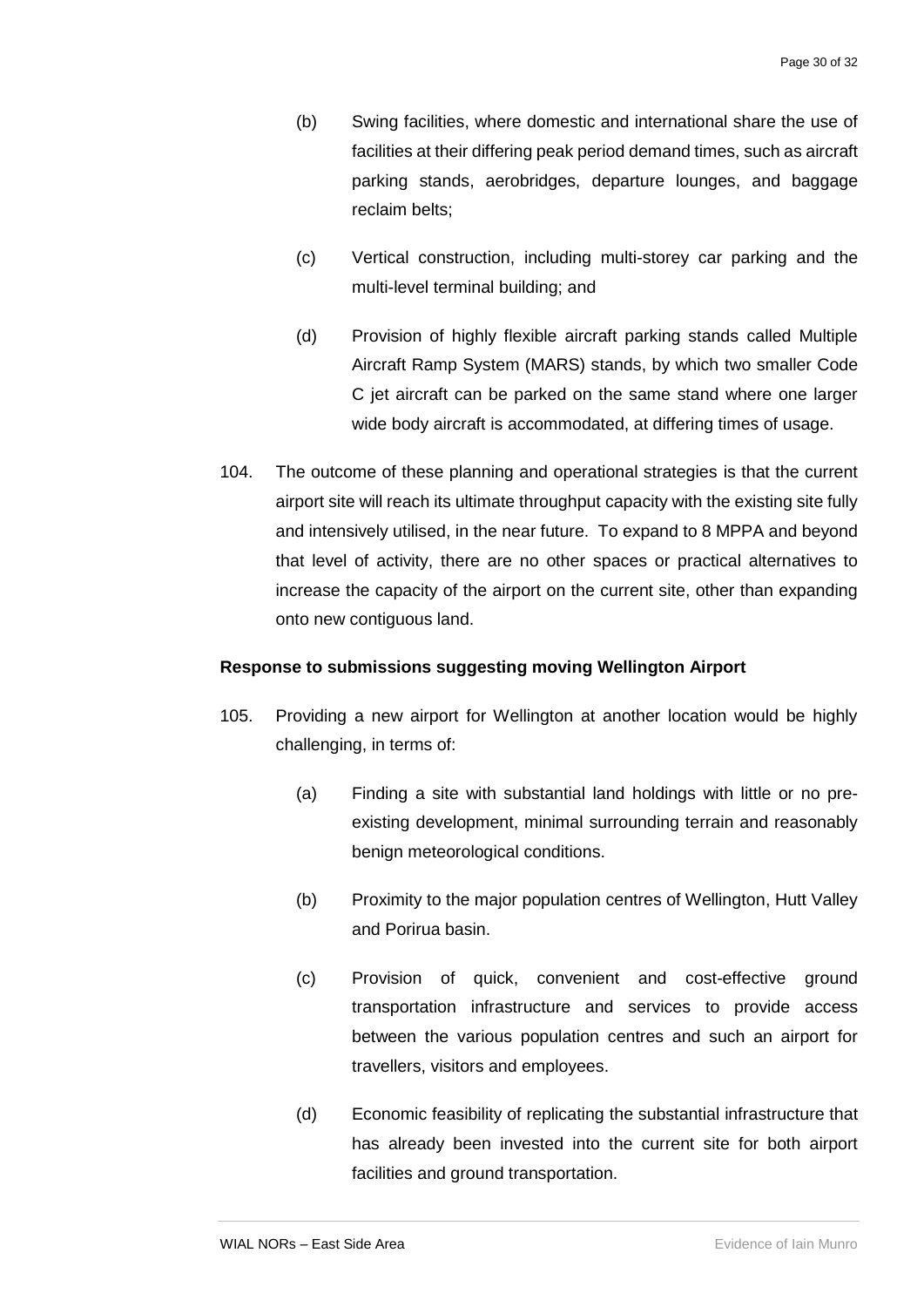- 106. In respect of minimising the effects of ground transportation and access to the airport, no alternative site could achieve and deliver the economic and environmental benefits that the current Wellington Airport does, by virtue of being a genuine "city airport", located only 6 km from the city CBD and in close proximity to the main population centres.
- 107. I am aware of a previous study of potential alternative sites for an airport for the Wellington region. In 2013, Airbiz, under my direction, prepared a report for WIAL as part of the continuing master planning work, reviewing an earlier alternative location study carried out by Works Consultancy in 1992. The Airbiz report can be found at **Annexure G** appended to this statement.
- 108. Both the Works Consultancy report and the Airbiz review report concluded that there was no potential alternative location for an airport that was better than the present site.
- 109. Although the Works Consultancy study was undertaken a long time ago, the broad criteria used for assessing suitability of candidate sites are still applicable today and the conclusions from both reports are still valid today.

#### <span id="page-32-0"></span>**CONCLUSION**

- 110. In my opinion, supported by the evidence that I have provided in this statement, WIAL has undertaken thorough and robust master planning to establish that:
	- (a) The Wellington Airport site is very efficiently and intensively utilised;
	- (b) The maximum throughput capacity of the existing site will be reached in the near future;
	- (c) Air traffic demand will recover from the Covid pandemic disruption, resuming forecast growth trends, albeit with a shift of 3 to 4 years, and WIAL plans to undertake terminal and apron development work by 2029 to accommodate 8 MPPA throughput;
	- (d) The Airport Masterplan, with primary anticipated development including new international processing facilities occurring towards the south-east, remains robust, appropriate and relevant for its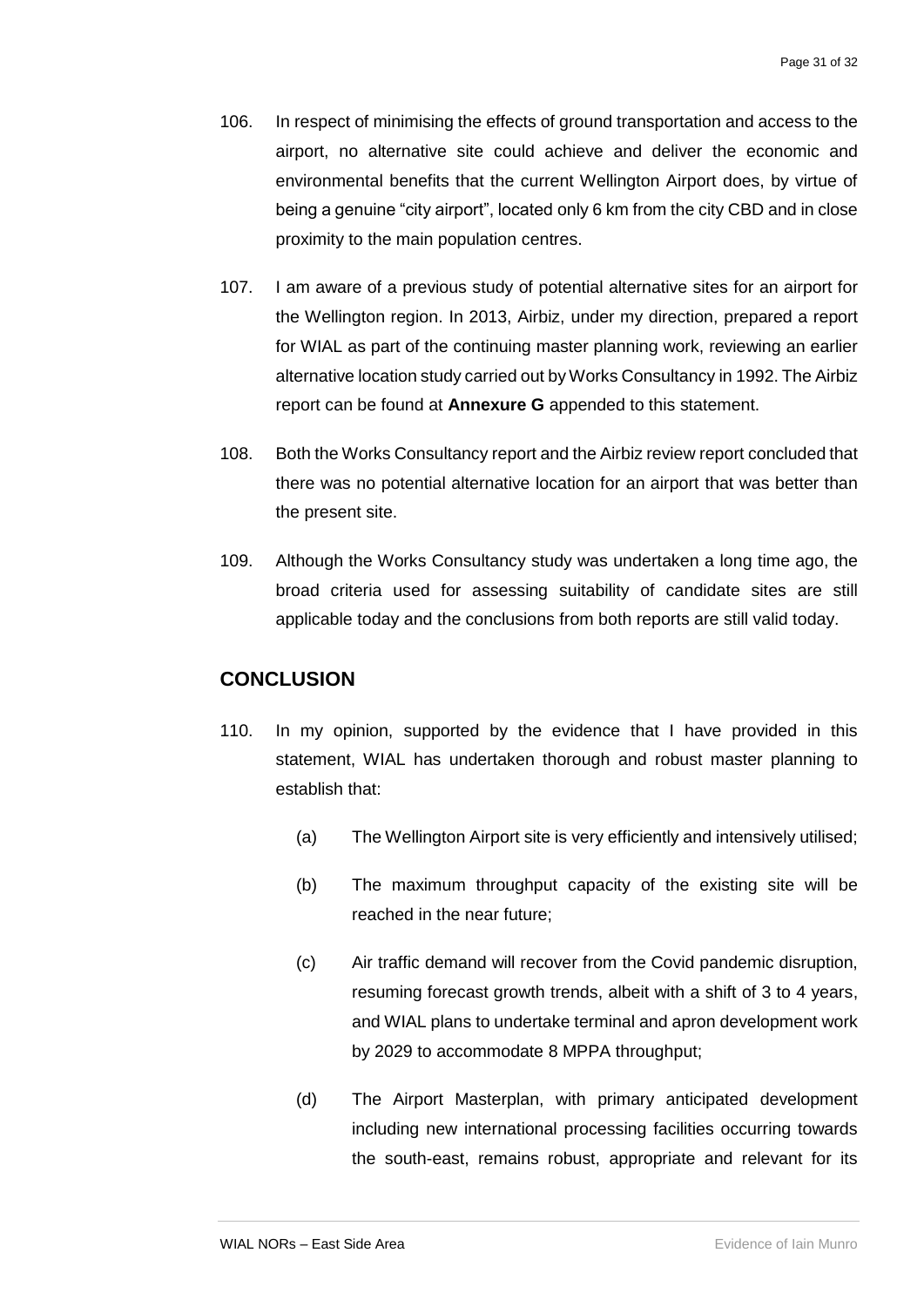primary purpose of identifying and protecting land requirements for accommodating long term aeronautical requirements;

- (e) Spatial and land requirements and geometric configurations assessed in the Masterplan have been based on appropriate forecasts, relevant regulatory compliance and the most likely future aircraft fleet mix<sup>19</sup>:
- (f) There is no additional land available on the current airport site that is contiguous with the existing passenger terminal and apron precinct and thereby practical and suitable for expansion to achieve demand of 8 MPPA and beyond; and
- (g) There is no potential alternative location for an airport that is better than the present site.
- 111. Therefore it is necessary, in order to provide the spatial area requirements for the future 12 MPPA airport capacity (at approximately 2040) as indicated by the Masterplan layout and to increase busy hour capacity limitations that already face the airport, to extend on to the East Side Area land.

**Iain Munro** 5 May 2021

-

\_\_\_\_\_\_\_\_\_\_\_\_\_\_\_\_\_\_\_\_\_\_\_\_\_\_

<sup>&</sup>lt;sup>19</sup> Future aircraft fleet mix has considered aircraft types expected to be manufactured, the types appropriate for Wellington's air route network (short haul Tasman/Pacific, domestic main trunk and domestic regional) and expected aircraft selections by the main airlines operating at the airport.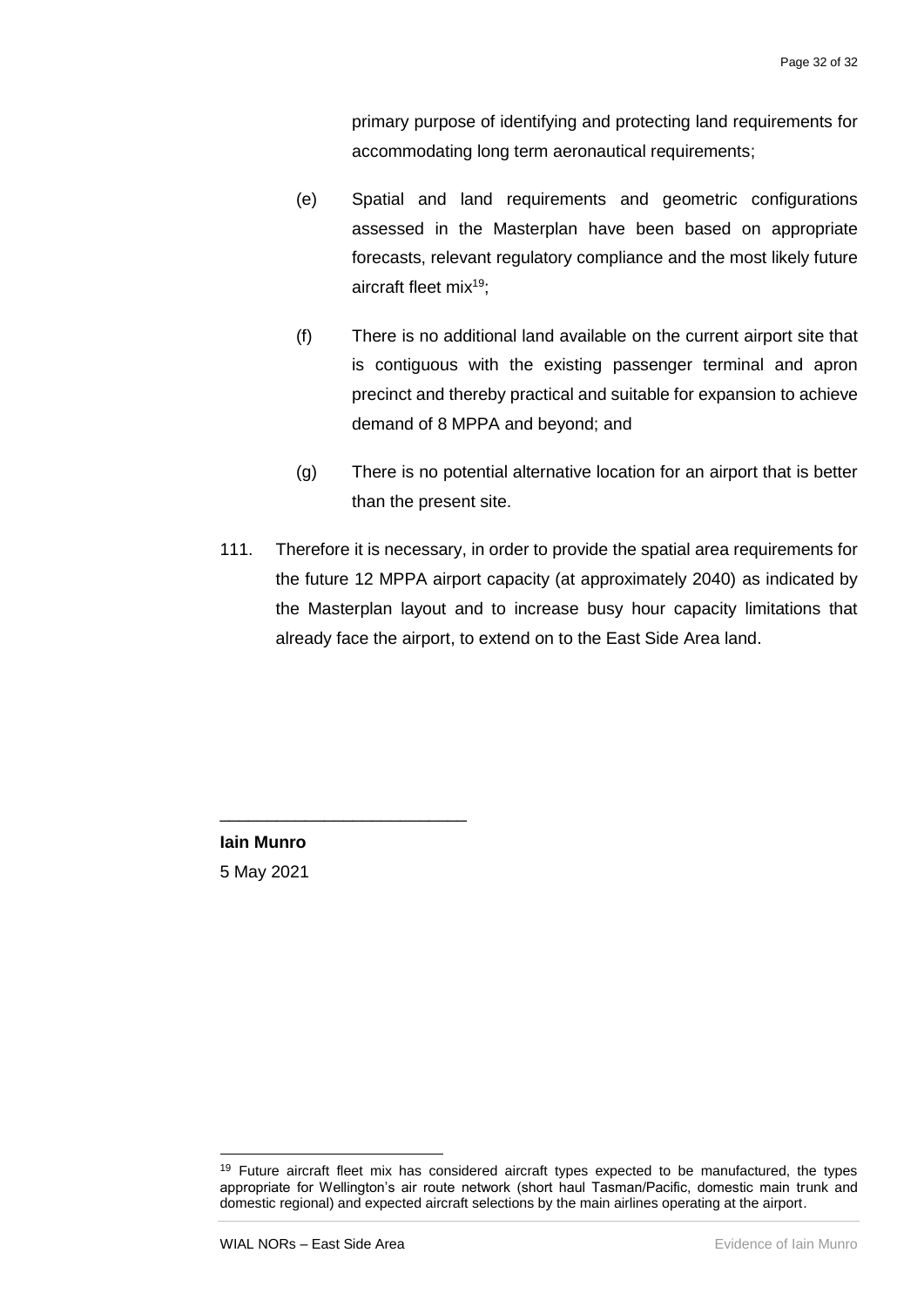# <span id="page-34-0"></span>**ANNEXURE A: WELLINGTON AIRPORT SITE AND COMPARISONS WITH AUCKLAND AND CHRISTCHURCH AIRPORTS**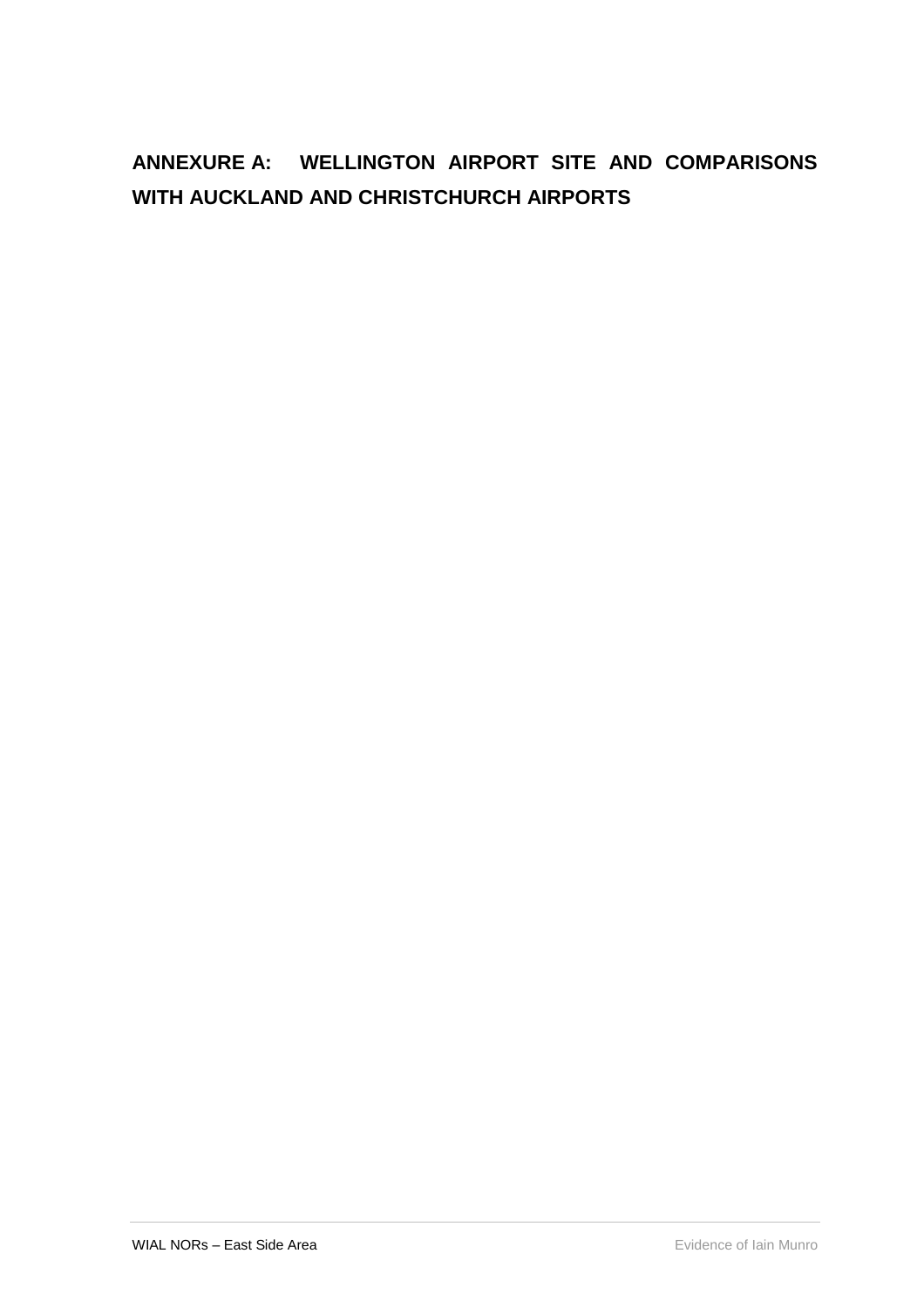<span id="page-35-0"></span>**ANNEXURE B: WELLINGTON AIRPORT MASTERPLANS (HISTORIC AND CURRENT)**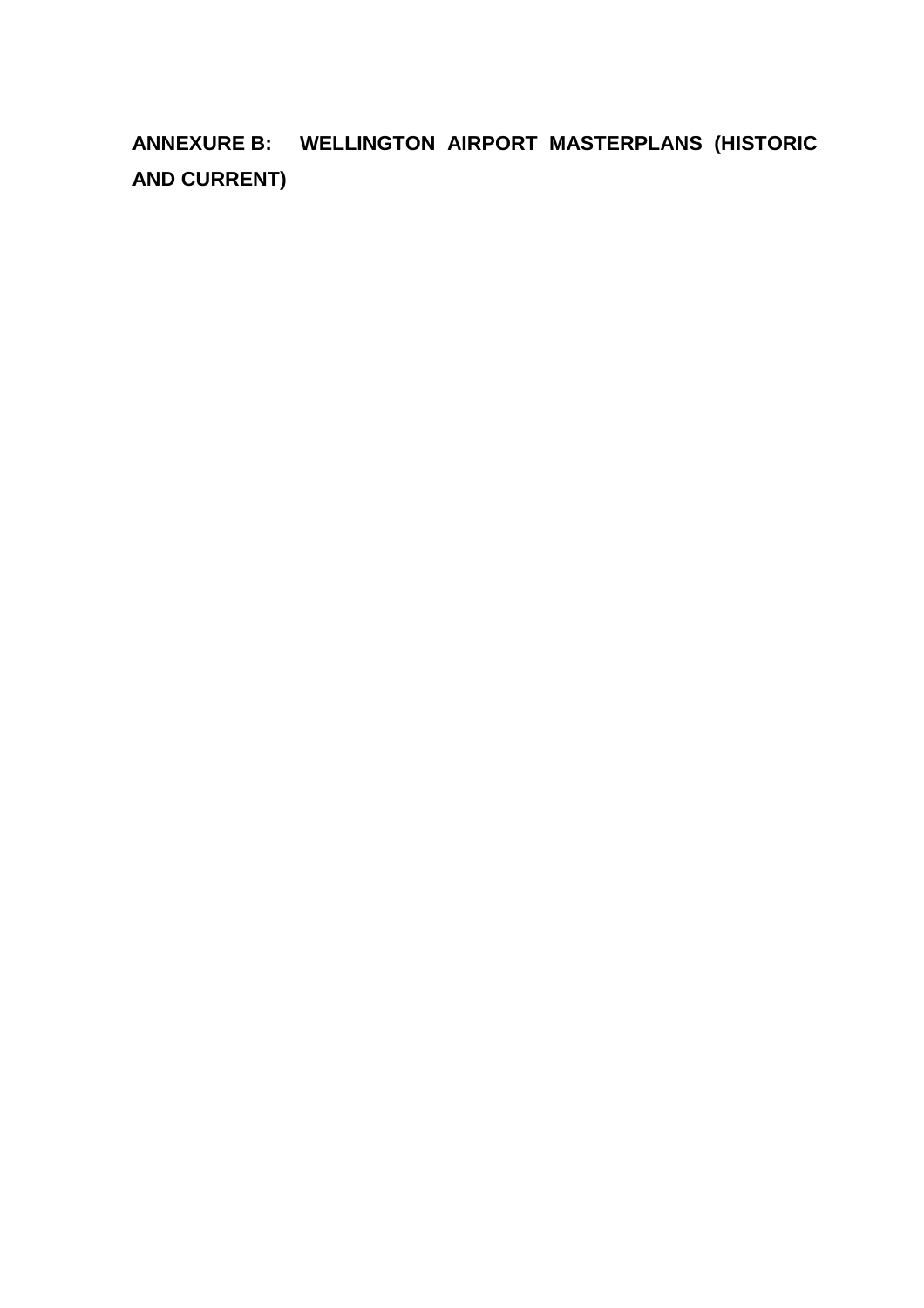# <span id="page-36-0"></span>**ANNEXURE C: EAST SIDE AREA DEVELOPMENT – SET-OUT DIMENSIONS FOR TAXIWAYS**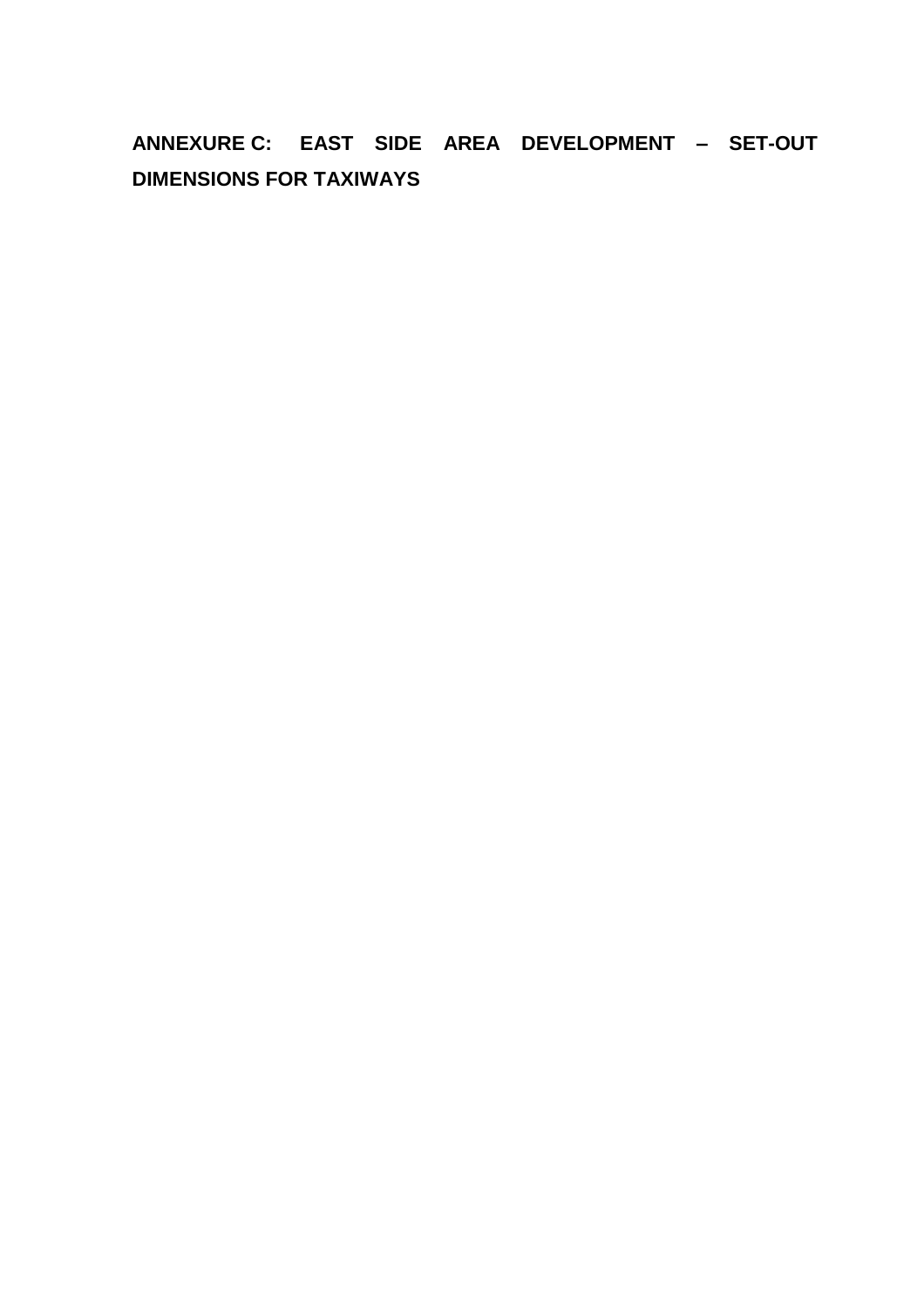<span id="page-37-0"></span>**ANNEXURE D: GENERIC SET-OUT FOR OBSTACLE LIMITATION SURFACES**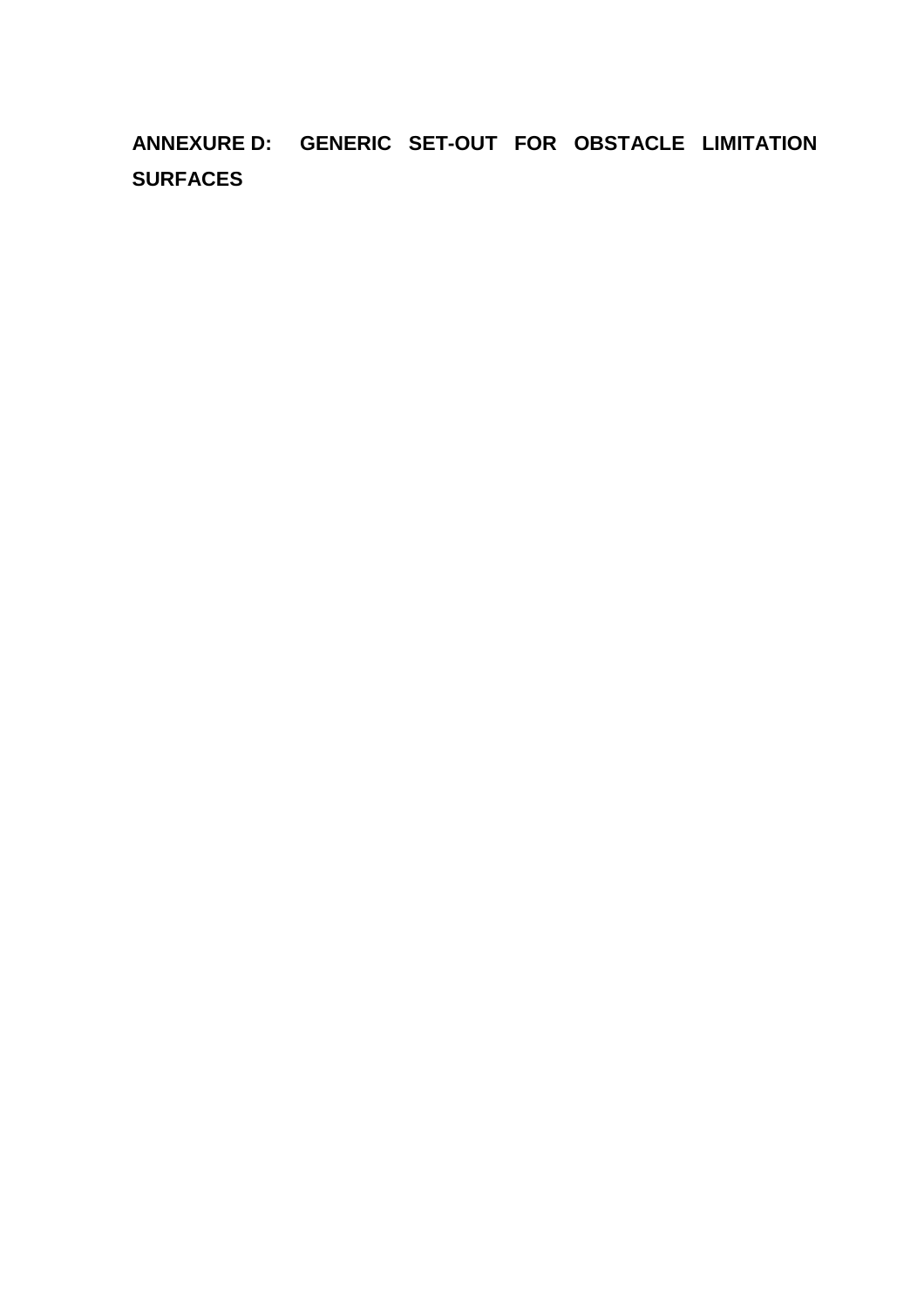<span id="page-38-0"></span>**ANNEXURE E: WELLINGTON AIRPORT OBSTACLE LIMITATION SURFACES AND RELATIONSHIP WITH KEY BUILDINGS AND AIRCRAFT STANDS**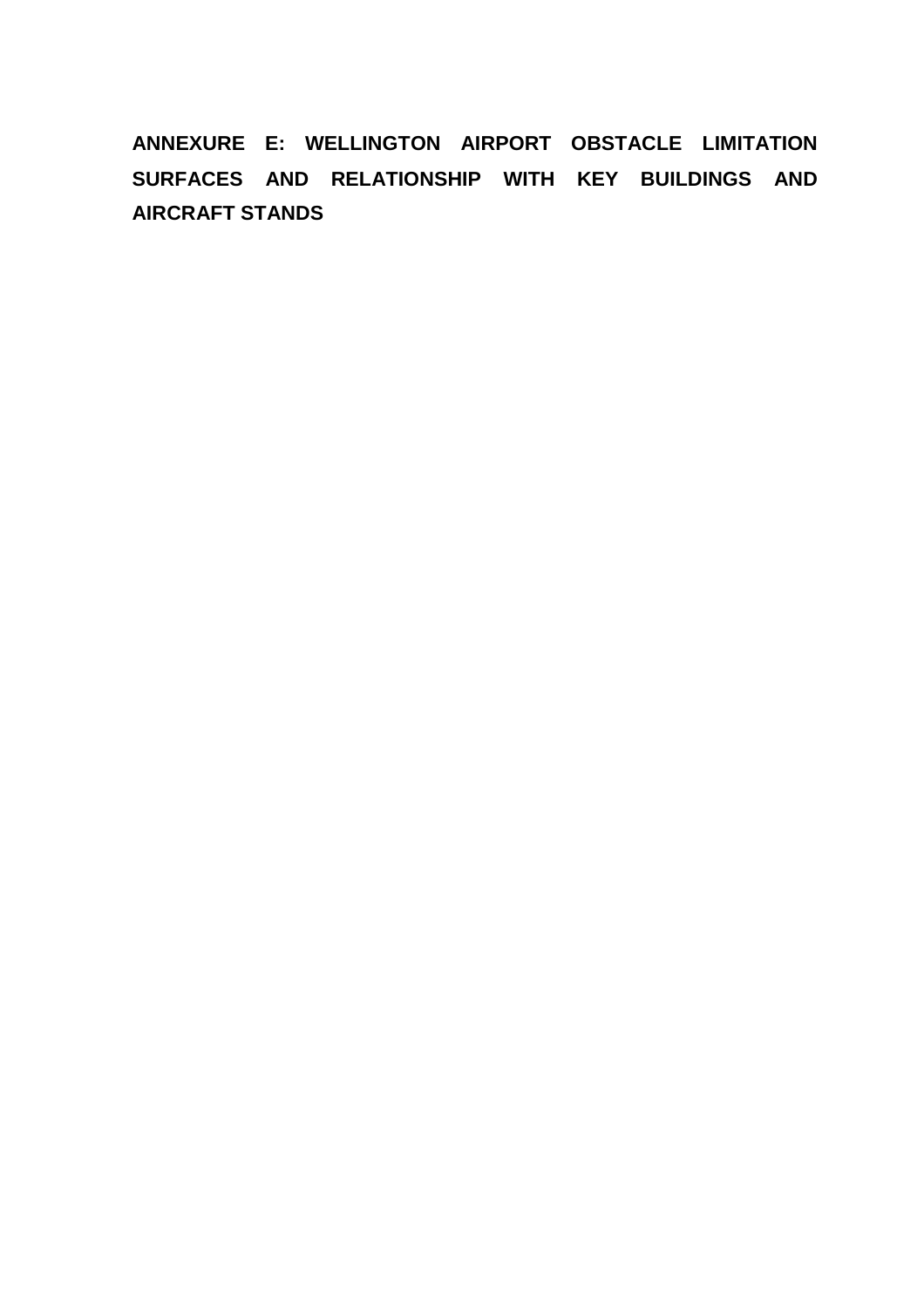# <span id="page-39-0"></span>**ANNEXURE F: REPORT – SET-OUT DIMENSIONS FOR EAST SIDE AREA**